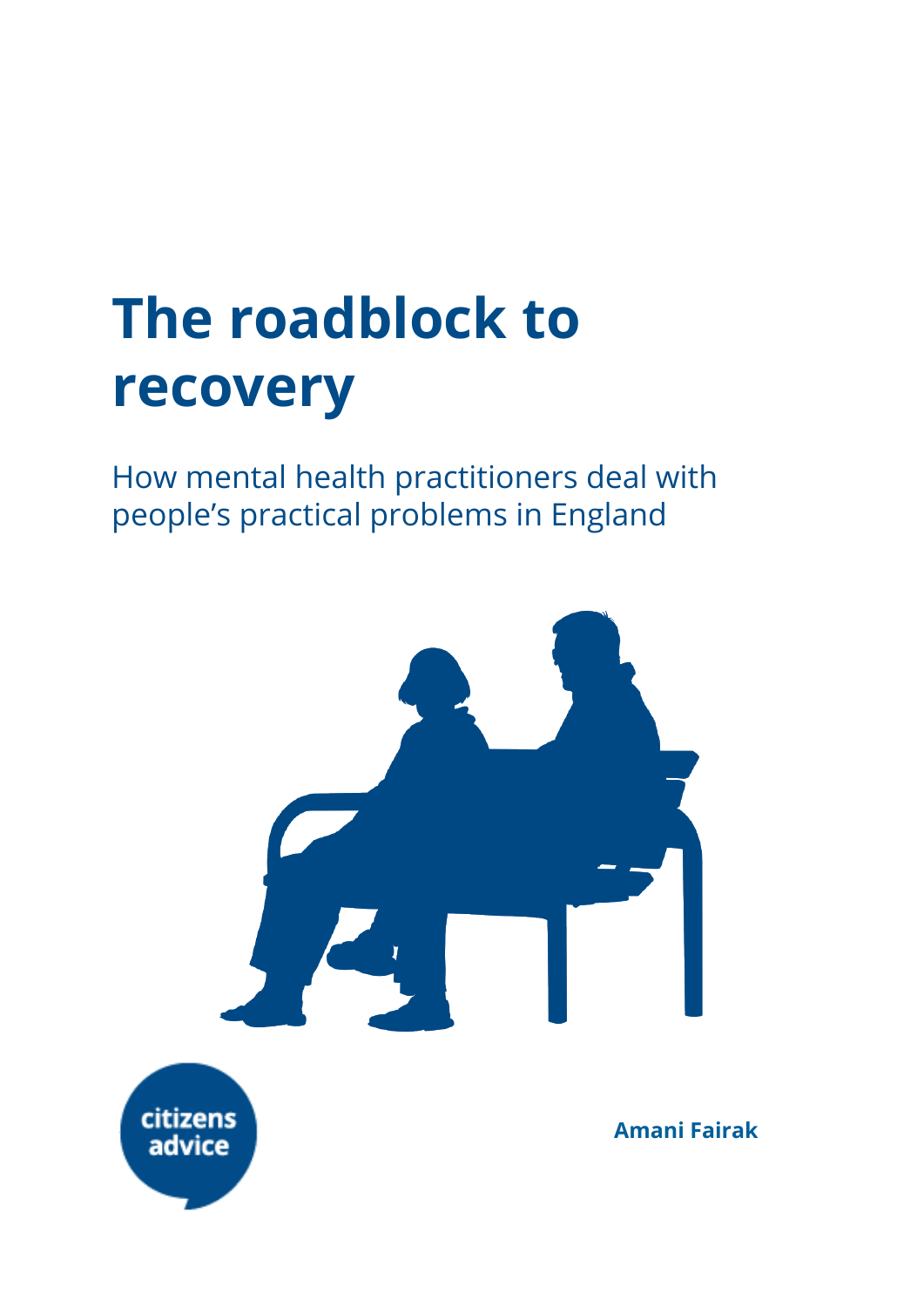#### **Citizens Advice: exploring the link between mental health and practical problems**

This report highlights mental health practitioners' experience of dealing with people's practical problems, and what this means for people's experience of care. Practical problems are part of everyday life, but also can be life-changing events, such as losing one's job or caring for an unwell relative. Mental health services are seeing an increase in clients with practical problems, taking up significant clinical time. Clients often struggle to attend their appointments, or complete their course of treatment, and as a result, struggle to recover from their mental health problems. The impact of practical problems is severe for clients, practitioners and mental health services.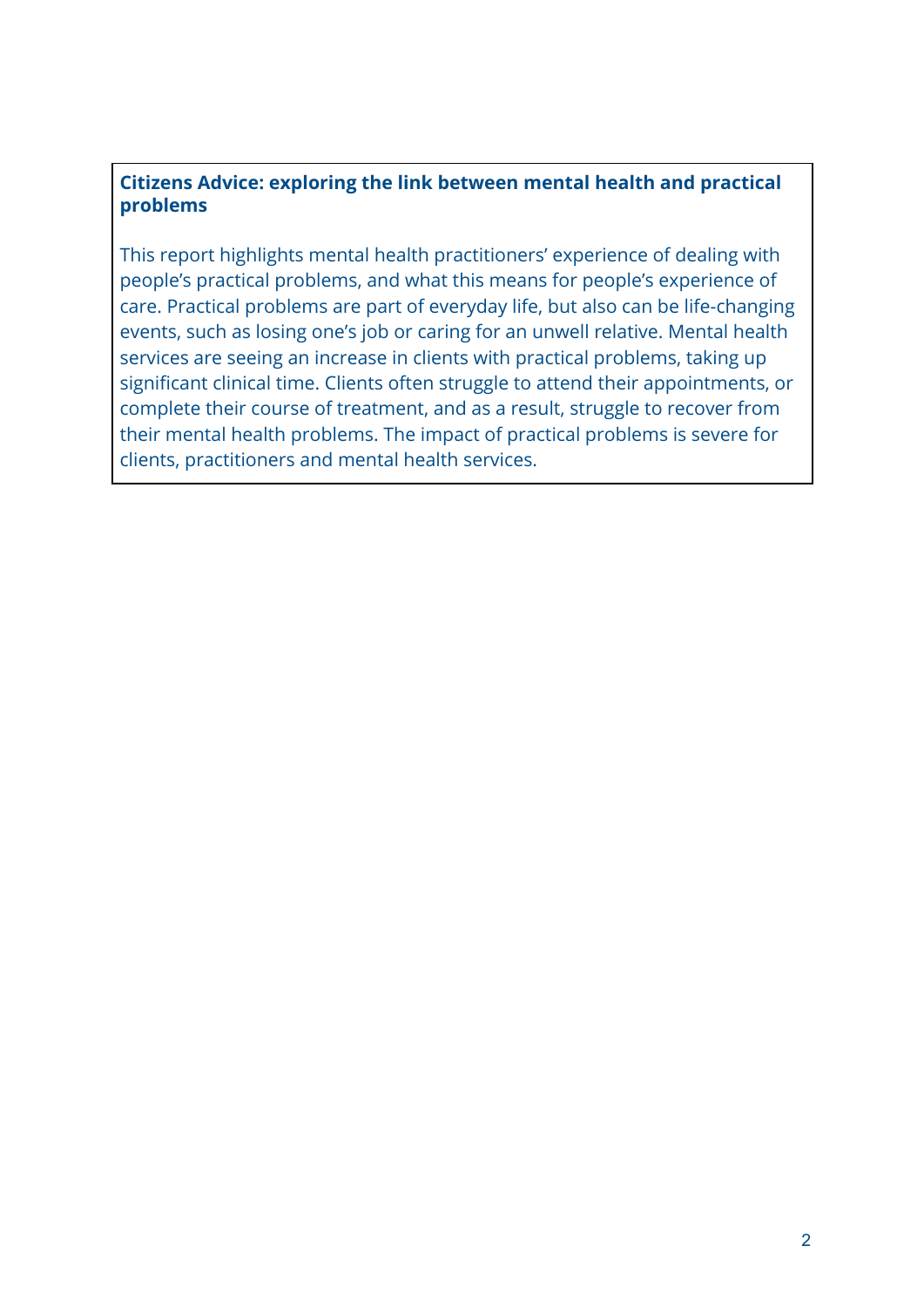## **Contents**

| <b>Foreword</b>                                    |    |
|----------------------------------------------------|----|
| The Royal College of Psychiatrists                 | 4  |
| <b>Association of Mental Health Providers</b>      | 5  |
| <b>Summary</b>                                     | 6  |
| <b>Recommendations</b>                             | 7  |
| <b>Background</b>                                  | 8  |
| <b>Research method</b>                             | 9  |
| 1. The rising demand of practical problems         | 11 |
| 2. The impact of practical problems                |    |
| Impact on clients                                  | 13 |
| Impact on practitioners and mental health services | 14 |
| 3. How mental health practitioners respond         |    |
| Practitioners try to help with practical problems  | 16 |
| Most practitioners signpost to practical support   | 16 |
| Complex situations require an immediate response   | 19 |
| <b>Conclusion</b>                                  | 23 |
| <b>Appendix</b>                                    | 25 |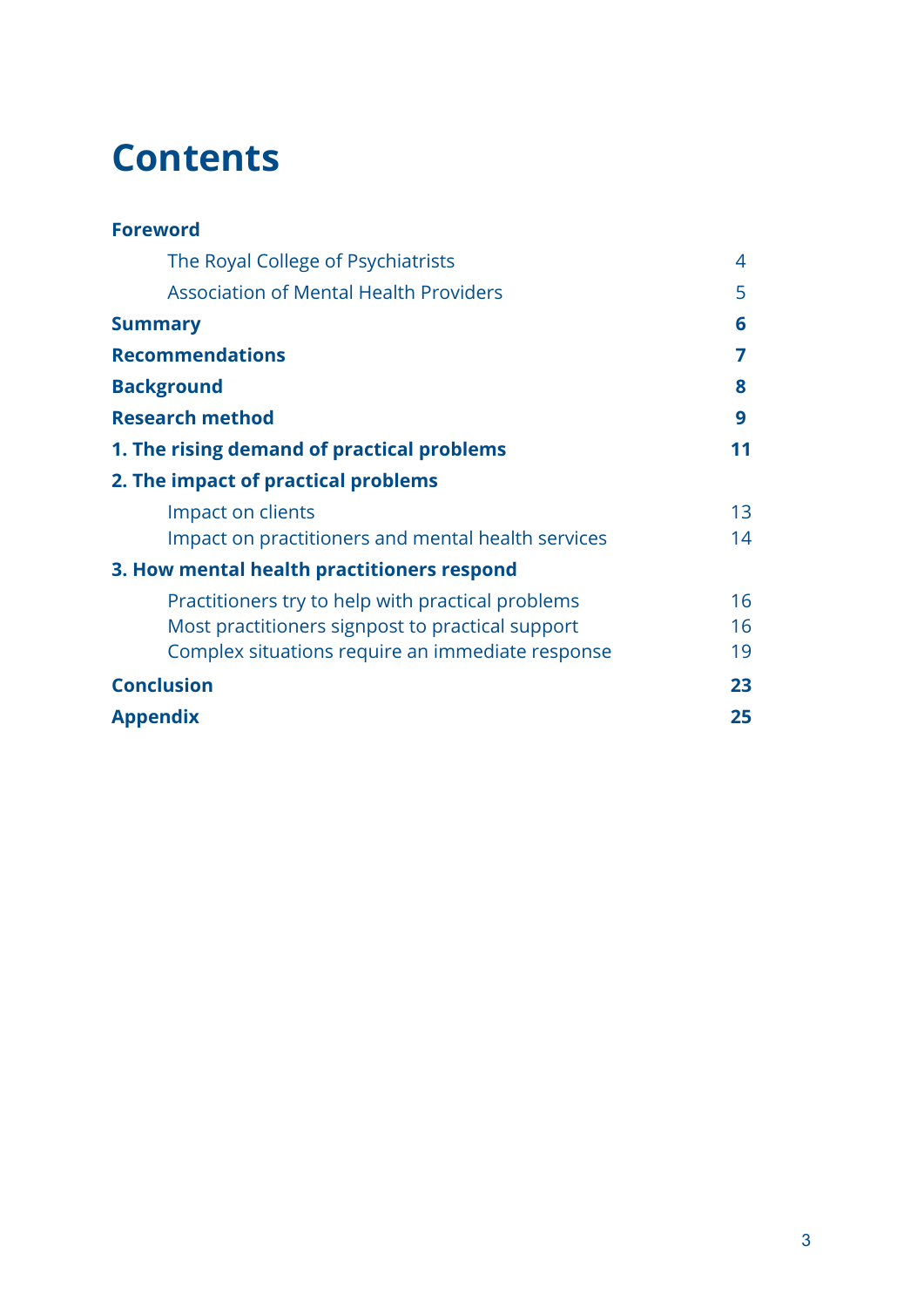## **Foreword**

## <span id="page-3-0"></span>**A message from the Royal College of Psychiatrists**

We all recognise that people with mental health conditions, whether they are consulting their general practitioner services or hospital services, want relief from their emotional distress, their painful thoughts and other difficult experiences. Hopefully they can be helped by effective therapies, but of course these mental health problems are not experienced in isolation; they are often experienced alongside other difficulties. These, so called, non-health difficulties commonly involve problems with finances, debts, social security payments, housing, isolation, employment (or the lack of it). They may play a direct role in causing a person's mental health condition, they may exacerbate it, or they may come about as a direct result of their mental health condition. Unfortunately, they frequently create a vicious circle resulting in further and more serious problems. We all recognise that these social and life problems become so much a part of a person's health problems that they are indistinguishable from them. They impede any therapeutic endeavours, have knock-on effects and hamper the chances of an individual getting back on their feet.

People working in all parts of our mental health services are familiar with these additional problems and the human and social costs associated with them. Practitioners do not ignore these additional problems, but they do face barriers when helping to resolve them. For some problems such as debt and social security benefits, the pathways to resolving them can be complicated and require more specialist knowledge. Over the years, Citizens Advice have been an important source of help for many people and many practitioners have pointed people in their direction. There is increasing awareness that putting practical advice services alongside clinical services can be beneficial for all parties, but such integrated services are not common. In a time when all services are increasingly stretched and many of the needs of people with mental health problems are not being met, a greater integration of health, social and practical advice services would be a necessary and welcome step.

**Jed Boardman, Lead for Social Inclusion The Royal College of Psychiatrists**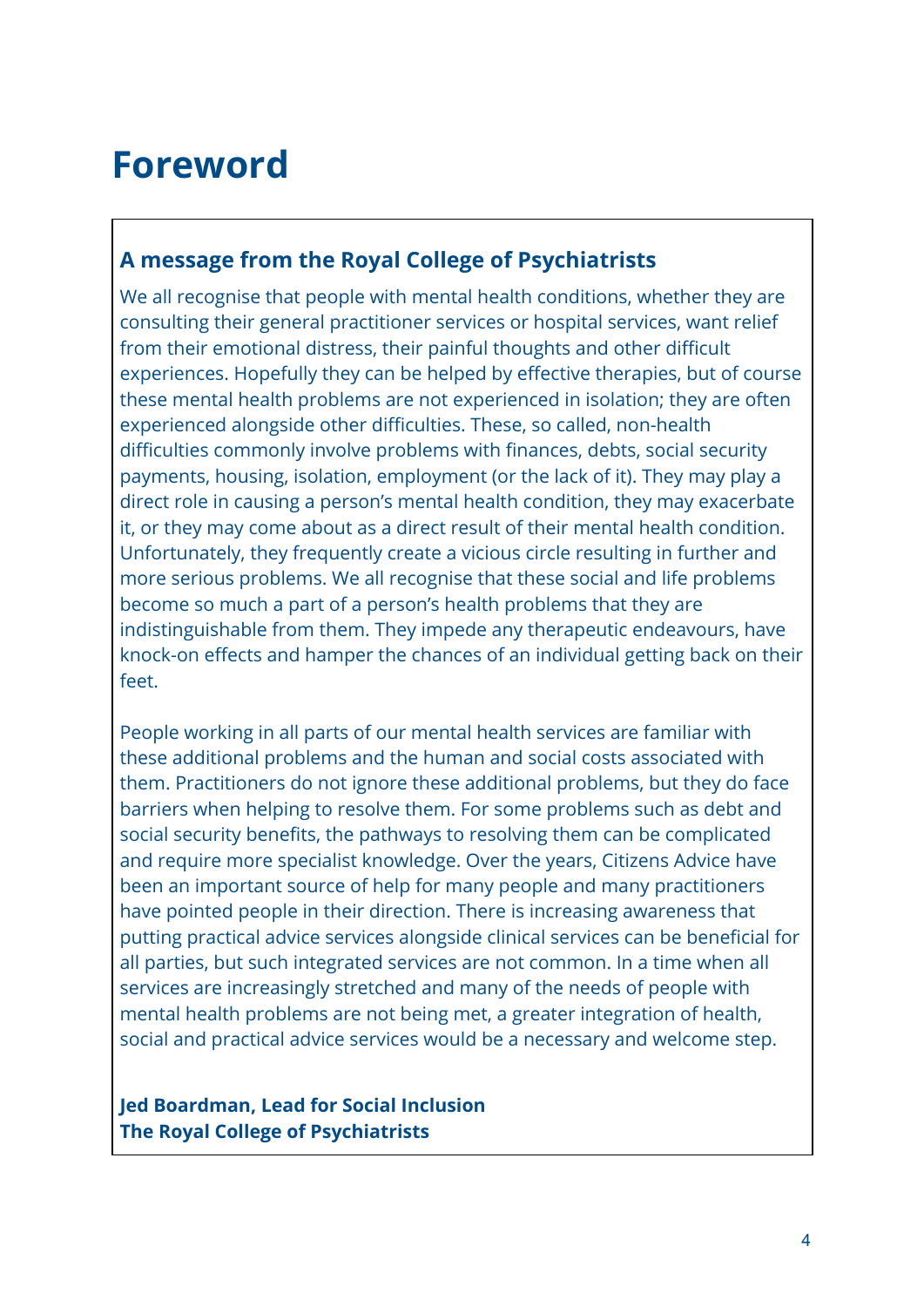## <span id="page-4-0"></span>**A message from Association of Mental Health Providers**

Mental health conditions are extensive but often hidden, with one in four adults experiencing a diagnosable mental health condition in any one year, representing the largest single cause of disability in the UK.<sup>1</sup> Mental health contributes to the wider health and social outcomes for both individuals and society, and the association between mental illness and deprivation, poor education, poor physical health, low income, and unemployment is well-documented. Access to appropriate care and support needs to be considered to address these inequalities.

The impact social determinants can have on mental health is well evidenced. Unemployed women are more likely to have a common mental health problem than unemployed men, $2$  people with mental health needs are more likely to be homeless, are more likely to live in areas of high social deprivation, have fewer qualifications, and are less able to secure employment.<sup>3</sup>

A focus on preventing the development and exacerbation of mental health conditions is necessary for practice development and improving the lives of individuals with mental illness. This requires a consideration of the wider social determinants and the ability to deliver and sustain high-quality services.

This report shows the impact of practical problems on people, practitioners and mental health services. There is a good understanding of the need to address social determinants in the voluntary and community sector. Therefore, it is important to continue to promote the impact and value of service provision that considers whole-person and whole-system care and support to reduce risk of mental health conditions that are associated with social inequalities.

**Kathy Roberts, CEO Association of Mental Health Providers**

<sup>1</sup> Mental Health Taskforce, The Five Year Forward View for Mental Health, 2016

<sup>2</sup> Mental Health Foundation, Fundamental Facts about Mental Health, 2016

<sup>&</sup>lt;sup>3</sup> HM Government, No Health Without Mental Health: A Cross-Government Mental Health Outcomes Strategy for People of All Ages, 2011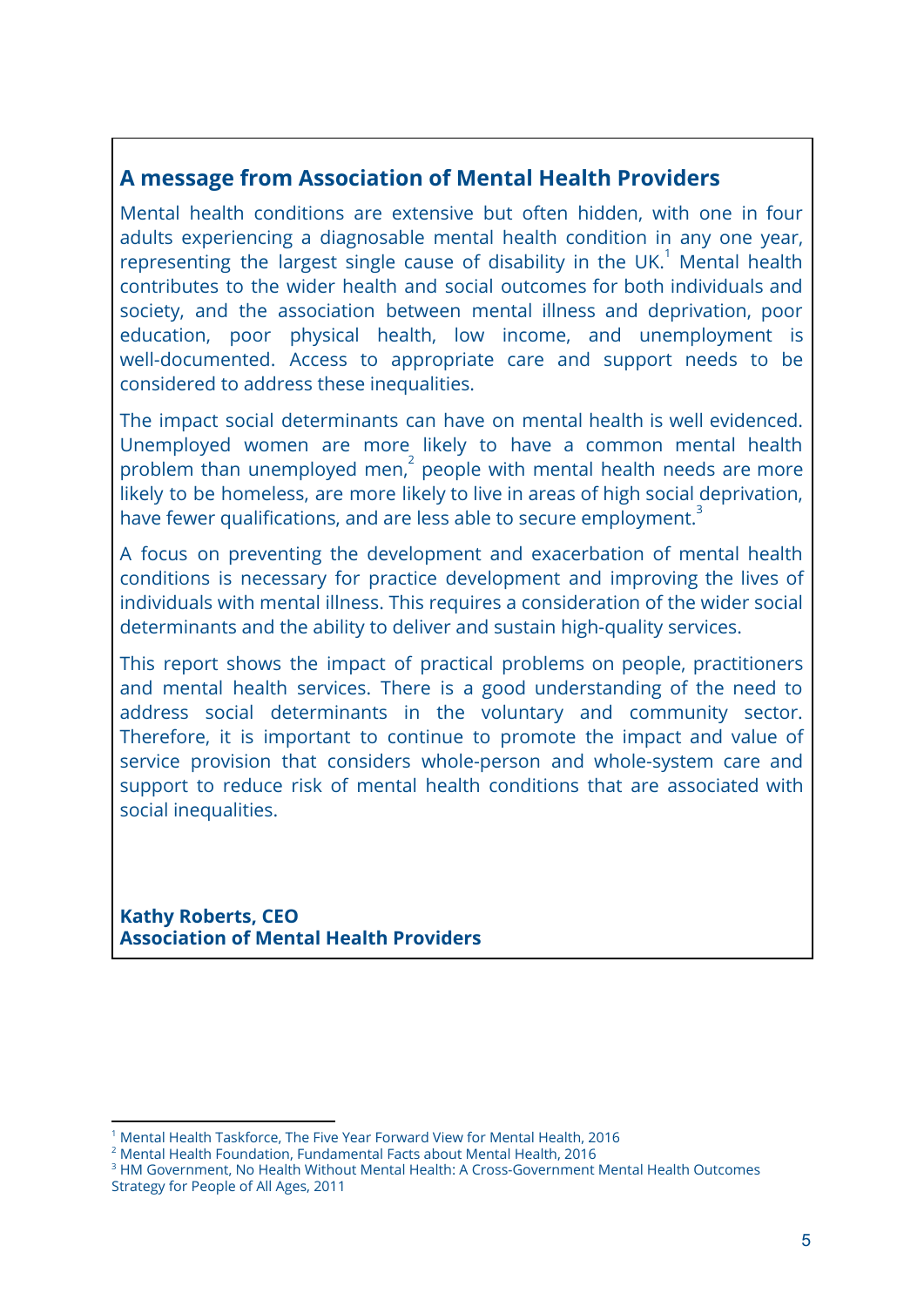# <span id="page-5-0"></span>**Summary**

Practical problems, such as facing eviction or losing one's job, can cause or exacerbate mental health problems, and make people struggle to manage their physical health. Our research finds that the lack of practical support as a part of the client experience of health and mental health services makes it more difficult to find help or engage with treatment. As a result, practical problems can dampen recovery rates and reduce the efficiency of services. At Citizens Advice, in 2017, over 100,000 people with mental health problems sought our help, making it the largest health issue among our clients.

Mental health services are increasingly recognising the impact of practical problems, with employment advice being introduced into mental health care settings, such as the Employment Advisors (EA) pilot, and the Individual Placement and Support (IPS)<sup>4</sup>. Recommendations to screen for practical problems are also included in IAPT Manual<sup>5</sup> (Improving Access to Psychological Therapies programme). This report explores how mental health practitioners respond to clients' practical problems. It refers to the experience in IAPT services, as an example, because it is where most clients with mental health needs are being treated. This further builds on evidence from mental health secondary services<sup>6</sup> such as from mental health nurses and social workers, and also builds on the EA and IPS pilots. Our report finds that:

- **People's practical problems take up clinical time within mental health settings, and this is increasing.** Our research shows that mental health practitioners are increasingly using clinical time to manage clients' practical problems. Of those surveyed, **65% of mental health practitioners have seen an increase in clients raising practical problems during appointments**, compared to a year earlier. These practical problems range from debt, housing to employment and beyond. Practitioners find it difficult to treat people's mental health without finding a solution to their practical problems.
- **Practical problems have a serious impact on clients' mental health and mental health services.**
	- 87% of practitionerssay that practical problems force clients either to **cancel or miss their mental health appointments.**
	- 84% of practitioners report that practical problems make clients **struggle to complete their mental health treatment**, while 86%

<sup>&</sup>lt;sup>4</sup> EA offers employment advice to people using IAPT services, while IPS offers employment support to people with complex mental health problems

<sup>5</sup> IAPT Manual (2017) recommends assessing clients for practical issues that might be affecting their mental health, such as, debt or homelessness, prior to treatment

<sup>&</sup>lt;sup>6</sup> Money and Mental Health Policy Institute, [Whose Job Is it?](https://www.moneyandmentalhealth.org/debt-advice-in-mental-health-settings/) Report, October 2017.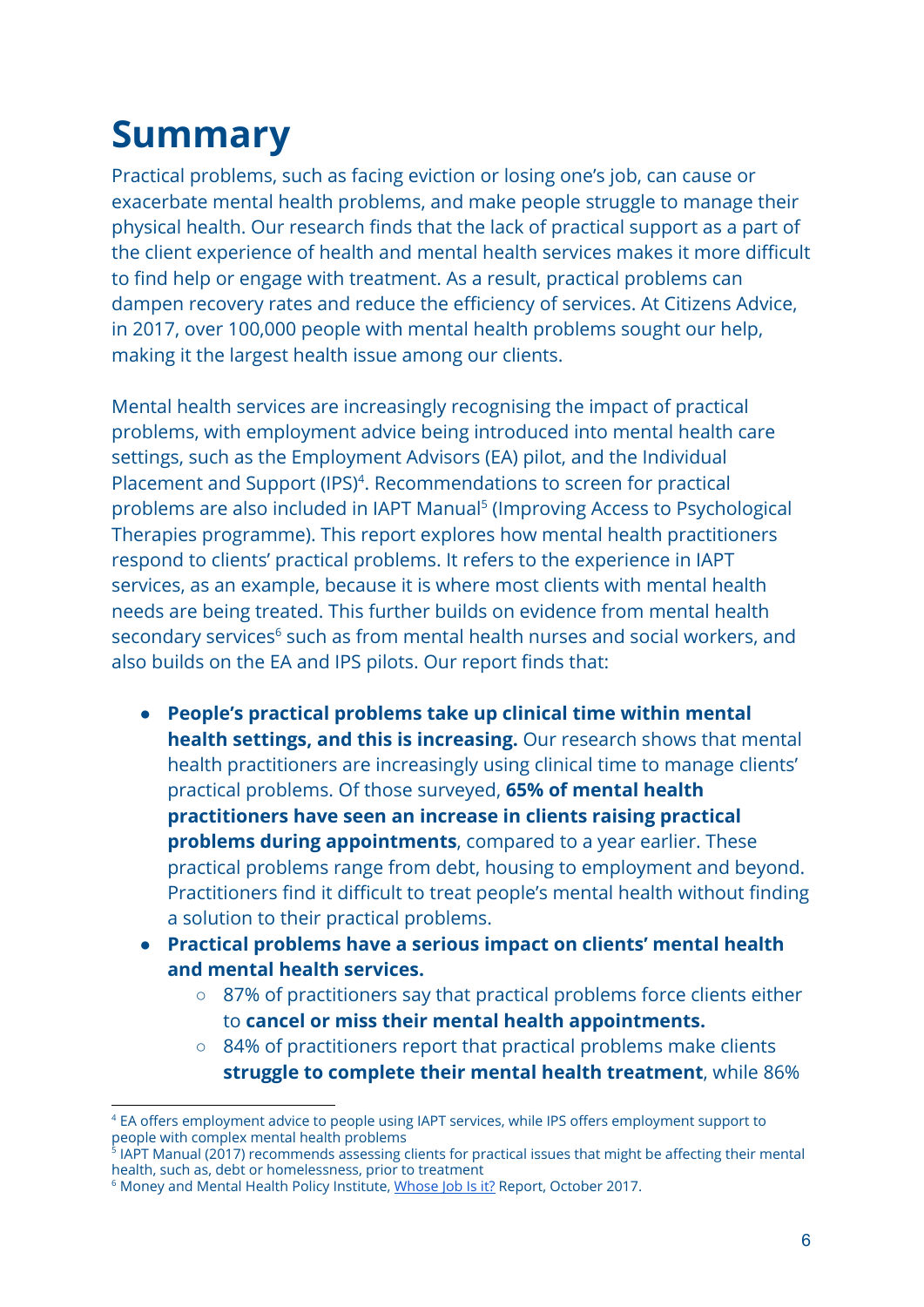think that because of practical problems, **clients struggle to recover** over the course of treatment.

- Mental health practitioners feel under pressure to support their clients beyond their clinical role of providing therapy. This can lead to service inefficiency, and to costs to health services. It can mean fewer people get access to treatment. **53% of practitioners find it stressful to deal with practical problems**, staying late or working unpaid hours, to solve practical problems.
- **The lack of integrated practical support in mental health services forces mental health practitioners to step in**. Most mental health practitioners rely on signposting to external agencies for practical support, providing leaflets and contact information. However, when signposting proves ineffective, **practitioners feel pressured into spending clinical time solving problems themselves**, because they do not have direct access to practical support. An example is such as filling in a benefits application or negotiating a financial plan with essential service providers.

Practical problems affect people's experience of care, and can worsen their mental health. The lack of integrated practical support forces mental health practitioners to spend their clinical time dealing with the challenges presented by practical problems. **NHS England, Clinical Commissioning Groups and the Department of Health and Social Care should all expand access to practical support in mental health services as a priority**.

# <span id="page-6-0"></span>**Recommendations**

## **At a national level**

1. NHS England should expand the integrated care pathway to include practical support, and test a range of models for screening practical needs as part of the referral pathway to IAPT and the wider mental health services.

2. The government should fund a pilot for integrated practical support in primary mental healthcare settings, including IAPT services (Improving Access to Psychological Therapies).

## **At a local level**

3. Clinical Commissioning Groups should provide funding to improve clinical approaches to practical problems, that is, to fund integrated practical support in mental health services.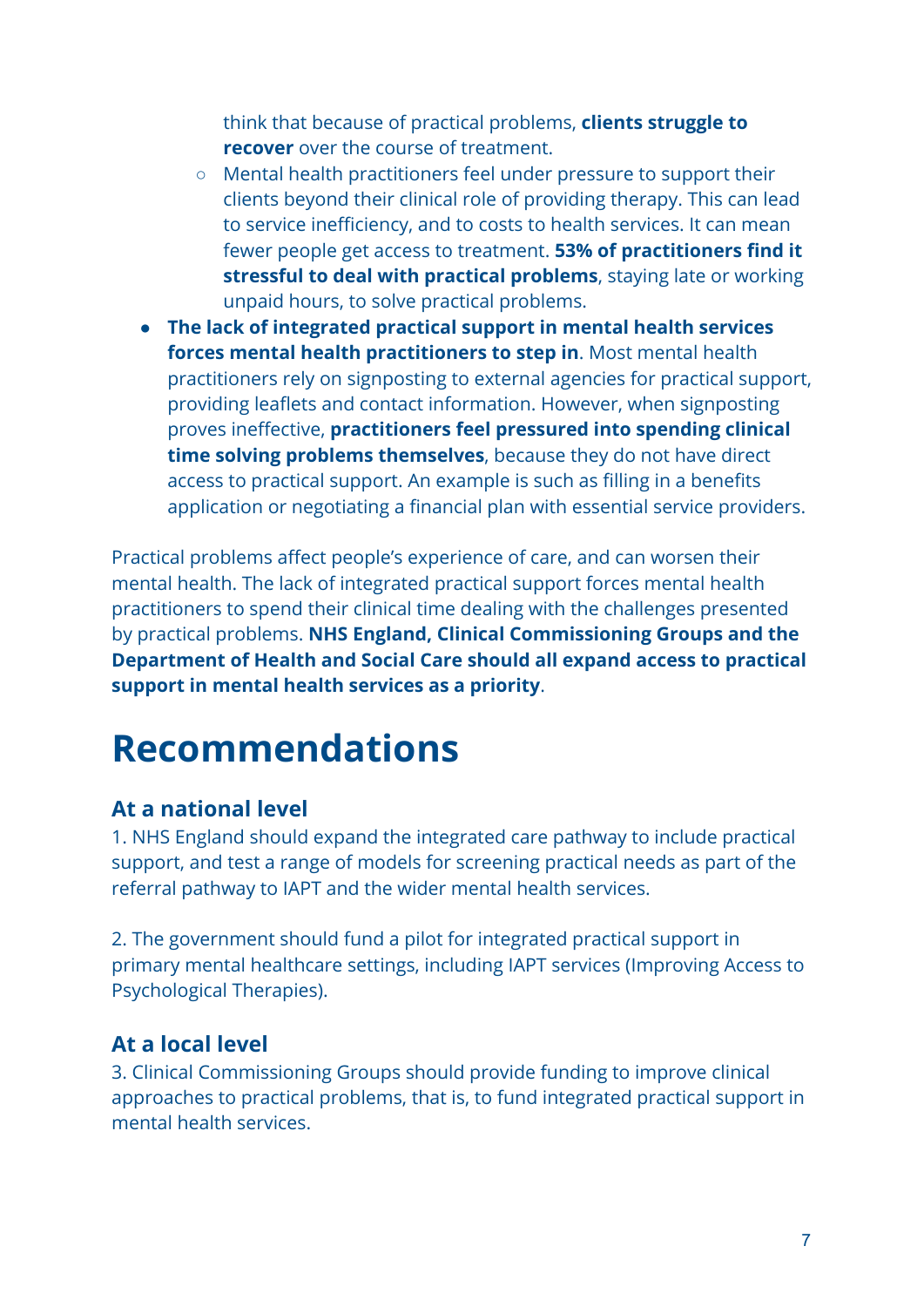## <span id="page-7-0"></span>**Background**

Our [previous research](https://www.citizensadvice.org.uk/about-us/policy/policy-research-topics/health-and-care-policy-research/public-services-policy-research/joining-the-dots-integrating-practical-support-in-mental-healthcare-settings-in-england/) showed a 9% increase in people with mental health problems needing help from Citizens Advice last year. Our clients with mental health problems are more likely to see their problems as needing urgent attention, and disproportionately likely to have more complex and multiple advice needs<sup>7</sup>

The government launched IAPT as a talking therapy to enable adults cope with their anxiety or depression, using evidence-based options of therapy, such as cognitive behavioural therapy.

The National Health Service recognise the importance of a person-centred approach to care, integrating physical health, mental health and employment issues in the care pathway in IAPT services. A national pilot is being rolled out to ensure integrated care is embedded across health services. Integrating these services aims to support the person's wellbeing, to better manage their physical symptoms and to help people stay in their jobs longer. Integration also aims to facilitate closer working relationships between mental health practitioners, physical health clinicians, and employment advisors<sup>8</sup>. While this approach addresses a person's physical and mental health, and employment issues, it needs to expand to include people's practical needs or wider problems.

Over 1 million people were referred to IAPT services last year.<sup>9</sup> However, nearly 50% of people do not fully recover or finish their course of treatment.<sup>10</sup> Poorer individuals tend to lag behind. Only 35% of IAPT clients from most deprived areas moved to recovery, compared to 55% of clients from least deprived areas.  $11$  With a 20% gap in recovery rates, poorer individuals tend to struggle longer with their depression or anxiety, or not benefit from their therapy. Although physical and mental health services are being integrated, taking practical problems into consideration is not an integral part of the care pathway. Deprived communities are falling behind, which is likely to relate to their practical needs. With rising demand of people with practical problems, adding pressure on mental health services, the case for integrated practical support in the mental health services could not be more pressing.

 $^7$  The terms client, individual, person, and people are all used interchangeably in this report

<sup>&</sup>lt;sup>8</sup> Report on [integrated IAPT](http://www.digital.nhs.uk/catalogue/PUB30202) services pilot (October 2017)

<sup>9</sup> Psychological Therapies, [annual report on the use of IAPT services](https://digital.nhs.uk/catalogue/PUB30157) - England, 2016-17

<sup>&</sup>lt;sup>10</sup> [Psychological Therapies](https://digital.nhs.uk/data-and-information/publications/statistical/psychological-therapies-report-on-the-use-of-iapt-services/psychological-therapies-reports-on-the-use-of-iapt-services-england-jan-2018-final-including-reports-on-the-iapt-pilots): reports on the use of IAPT services, England, February 2018 final, including reports on the IAPT pilots (published in May 2018)

<sup>&</sup>lt;sup>11</sup> Psychological Therapies, [annual report on the use of IAPT services](http://digital.nhs.uk/catalogue/PUB22110) - England, 2015-16. Note: deprivation link to recovery rate is last mentioned in 2015-16 report. No further mentions in subsequent reports.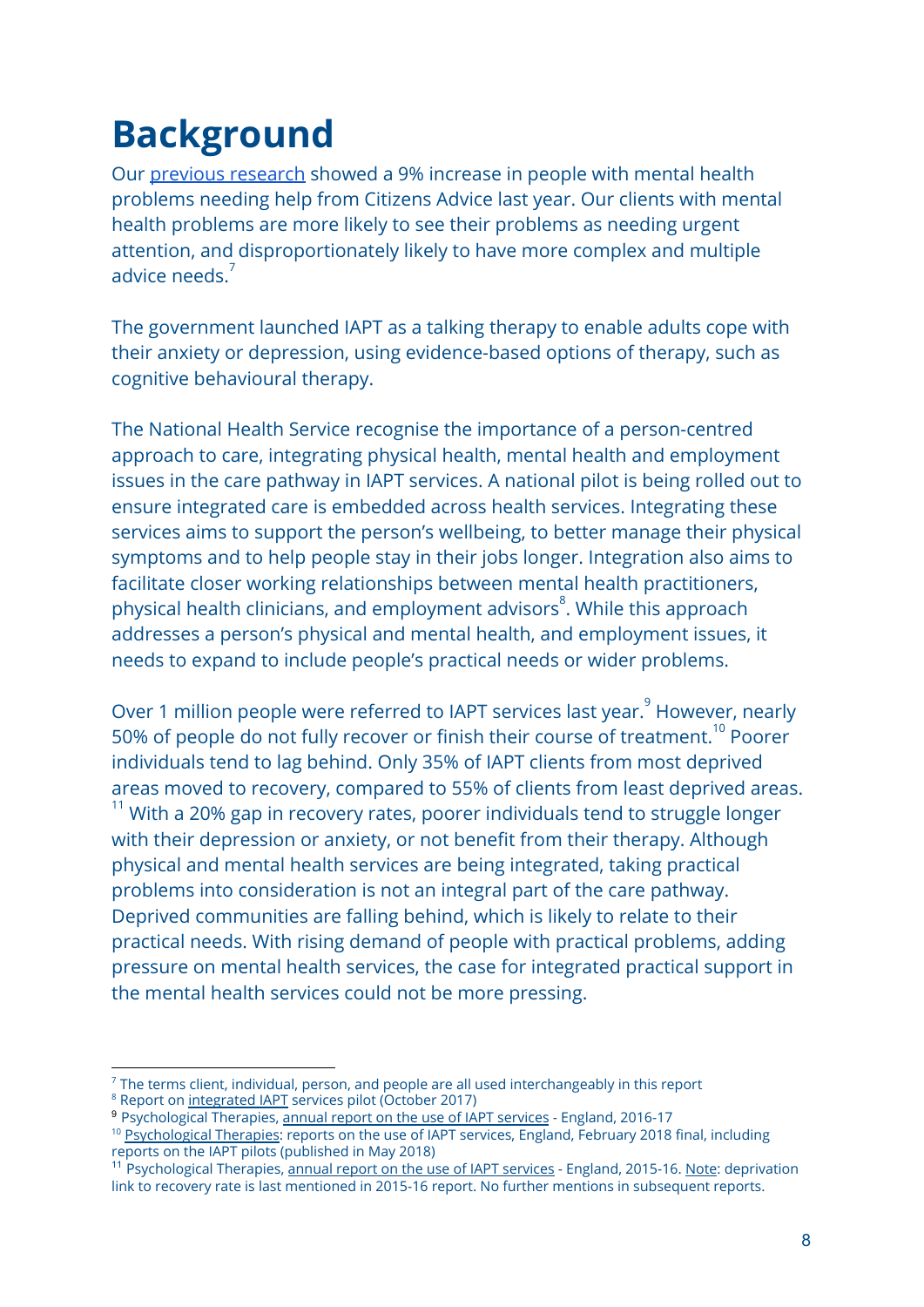## <span id="page-8-0"></span>**Research method**

The Citizens Advice service covers England and Wales. Health is a devolved matter in Wales, so this report focuses on England only. This research is based on the following methodology:

**A national survey** was conducted by Citizens Advice, between 8<sup>th</sup> January and 6th February 2018, of 244 IAPT talking therapy practitioners across England. When referring to 'IAPT or talking therapy practitioners', we mean all primary care mental health practitioners, including IAPT Psychological Wellbeing Practitioners, IAPT Cognitive Behavioural Therapists, IAPT Clinical Leads or Supervisors, IAPT Counsellors, IAPT Assistant Psychologists, Trainees and Graduate Workers, and other IAPT primary mental healthcare practitioners. The survey was sent out to a wide range of IAPT services, ensuring views were captured from all geographical regions, job roles and levels of seniority.



### **Figure 1. Respondents by role**

Source: Citizens Advice, survey of 244 mental health primary care practitioners, February 2018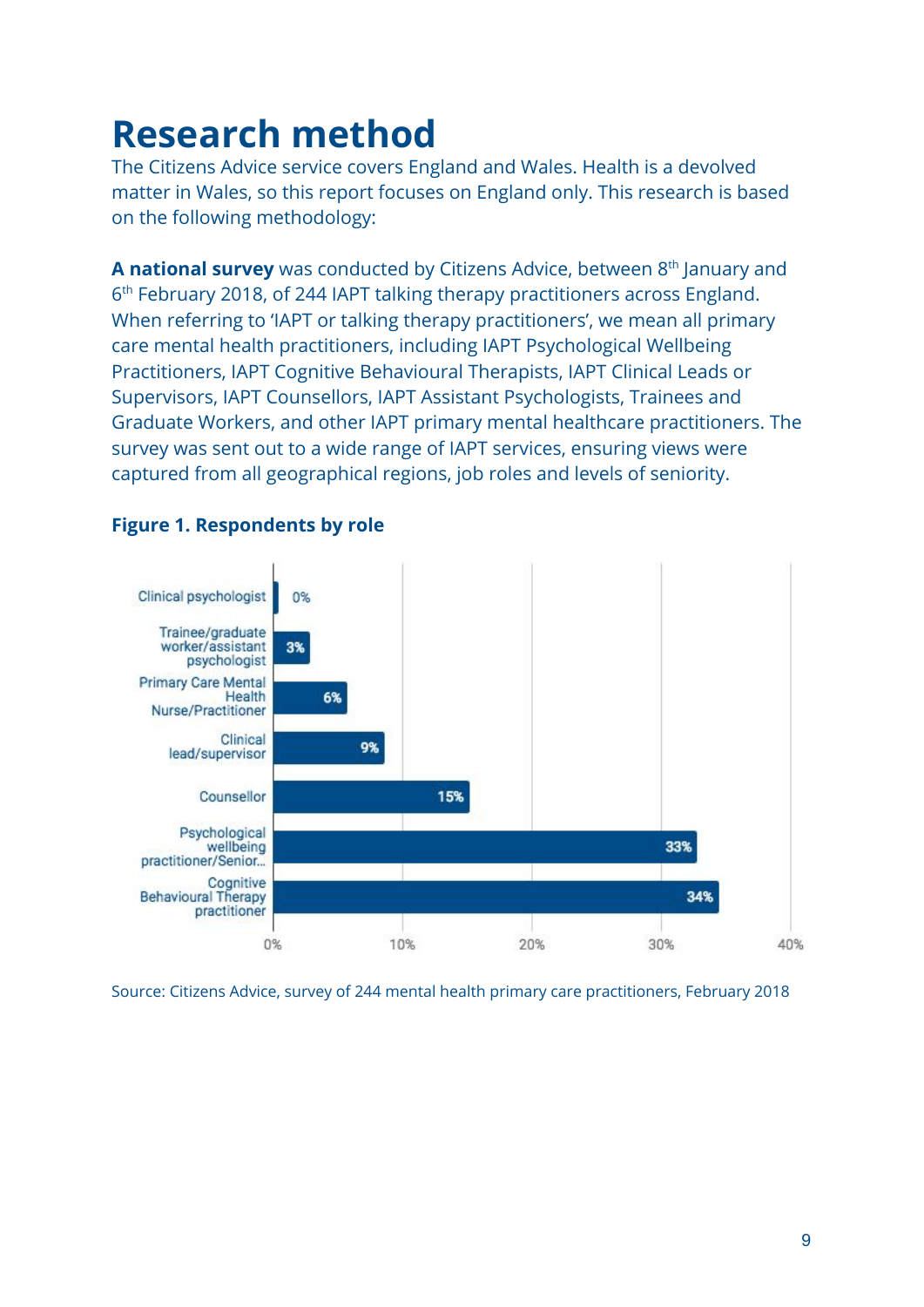**Survey design**: The survey was developed and disseminated in discussion with the following organisations:

- Direct engagement with 116 IAPT services nationally<sup>12</sup>
- Association of Mental Health Providers
- The British Psychological Society
- The Royal College of Psychiatrists

**Analysis of survey qualitative feedback:** We analysed the comments and feedback notes left as part of the survey by IAPT and primary mental healthcare practitioners. All names in this report have been changed.

**Research limitations:** Survey responses were received from all regions in England. Forty percent (40%) of respondents are London-based. However, data analysis does not show a significant difference in responses after removing London-based respondents. Qualitative feedback also shows a consensus of issues experienced by mental health practitioners, regardless of their geographical location.

<sup>&</sup>lt;sup>12</sup> A list of IAPT providers was compiled from the **IAPT Monthly Activity Data File**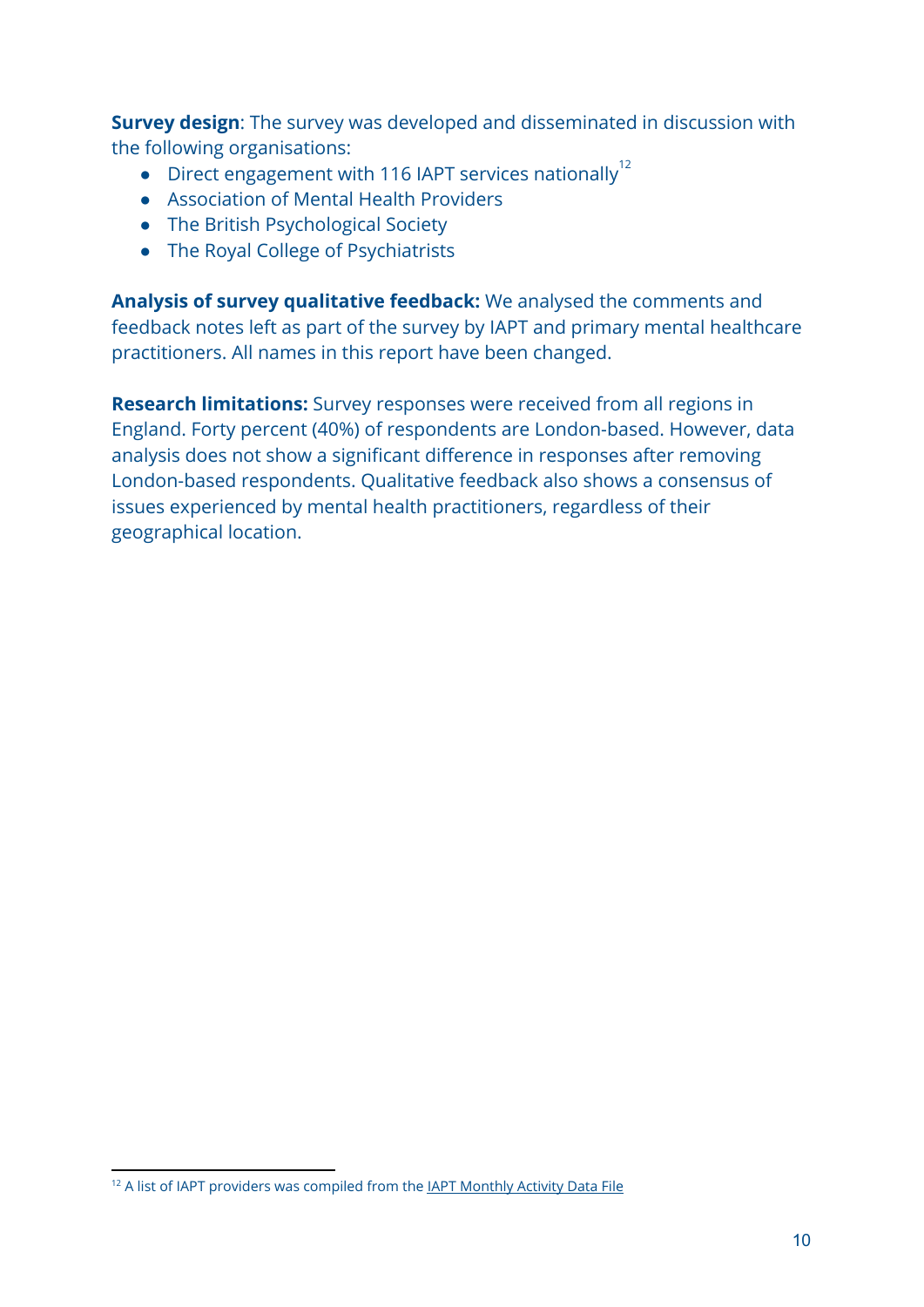## <span id="page-10-0"></span>**1. Rising demand of practical problems**

Most mental health practitioners see practical problems raised by clients during treatment. Many practitioners are facing an increase in these practical problems, compared to the previous year. This means many practitioners are spending more time resolving non-health issues, that often are complex and wide-ranging, for example, dealing with a legal case for child custody at the same time as trying to reach a divorce settlement.

In the past month<sup>13</sup>, most mental health practitioners have encountered **practical issues at assessment or during treatment.** Only 2% of mental health practitioners stated that no practical issues were discussed by clients during appointments in the past month. The most common practical issue raised is debt and financial difficulties, which 91% of practitioners had seen in the past month. This is closely followed by issues related to employment, housing and welfare benefits.

| <b>Practical issue</b>             | % of mental health practitioners<br>that have seen this raised in the<br>past month |
|------------------------------------|-------------------------------------------------------------------------------------|
| Debt and money difficulties        | 91%                                                                                 |
| Employment (not related to health) | 84%                                                                                 |
| <b>Housing</b>                     | 81%                                                                                 |
| <b>Welfare benefits</b>            | 80%                                                                                 |
| Caring responsibilities            | 73%                                                                                 |
| Immigration and legal assistance   | 45%                                                                                 |

#### **The most common practical issues raised at assessment or treatment are**:

**Practitioners often see a wide range of practical issues.** Nearly 83% of practitioners have dealt with 4 or more different types of practical issues, such as employment or caring responsibilities, in the past month. Sixteen percent (16%) had addressed 7 or 8 of the issues we asked about in our survey. Dealing with such a breadth of issues can take up substantial time, for instance if multiple agencies need to be contacted. This presents a challenge to practitioners and can mean clinical time is spent providing practical support.

<sup>&</sup>lt;sup>13</sup>This is between December 2017 - January 2018, based on the response date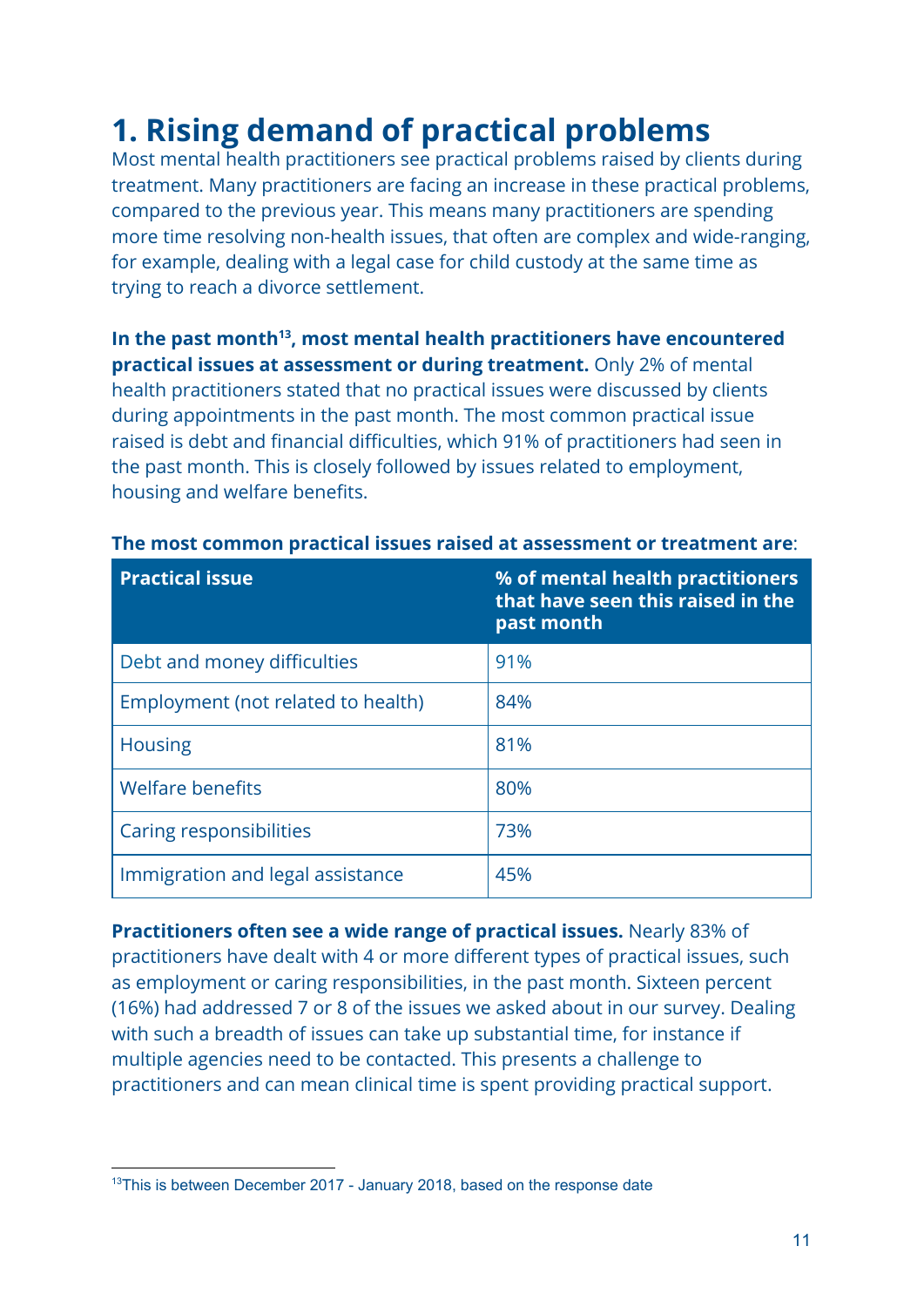

## **Figure 2. Percentage of mental health practitioners that have encountered multiple types of practical issues in the past month**

Source: Citizens Advice, survey of 244 mental health primary care practitioners, February 2018

**Mental health practitioners are facing an increasing number of clients with practical problems.** Sixty-five percent (65%) of practitioners have seen an increase in the number of clients raising practical problems at the assessment stage or during treatment, compared to a year earlier. This led more than half (56%) of mental health practitioners to allocate more time to deal with clients' non-health and practical problems, compared to last year. By contrast, only 3% of practitioners reported a fall in time spent on non-health problems during appointments.

### **Figure 3. Percentage of mental health practitioners facing a growing number of clients with practical problems**



Source: Citizens Advice, survey of 244 mental health primary care practitioners, February 2018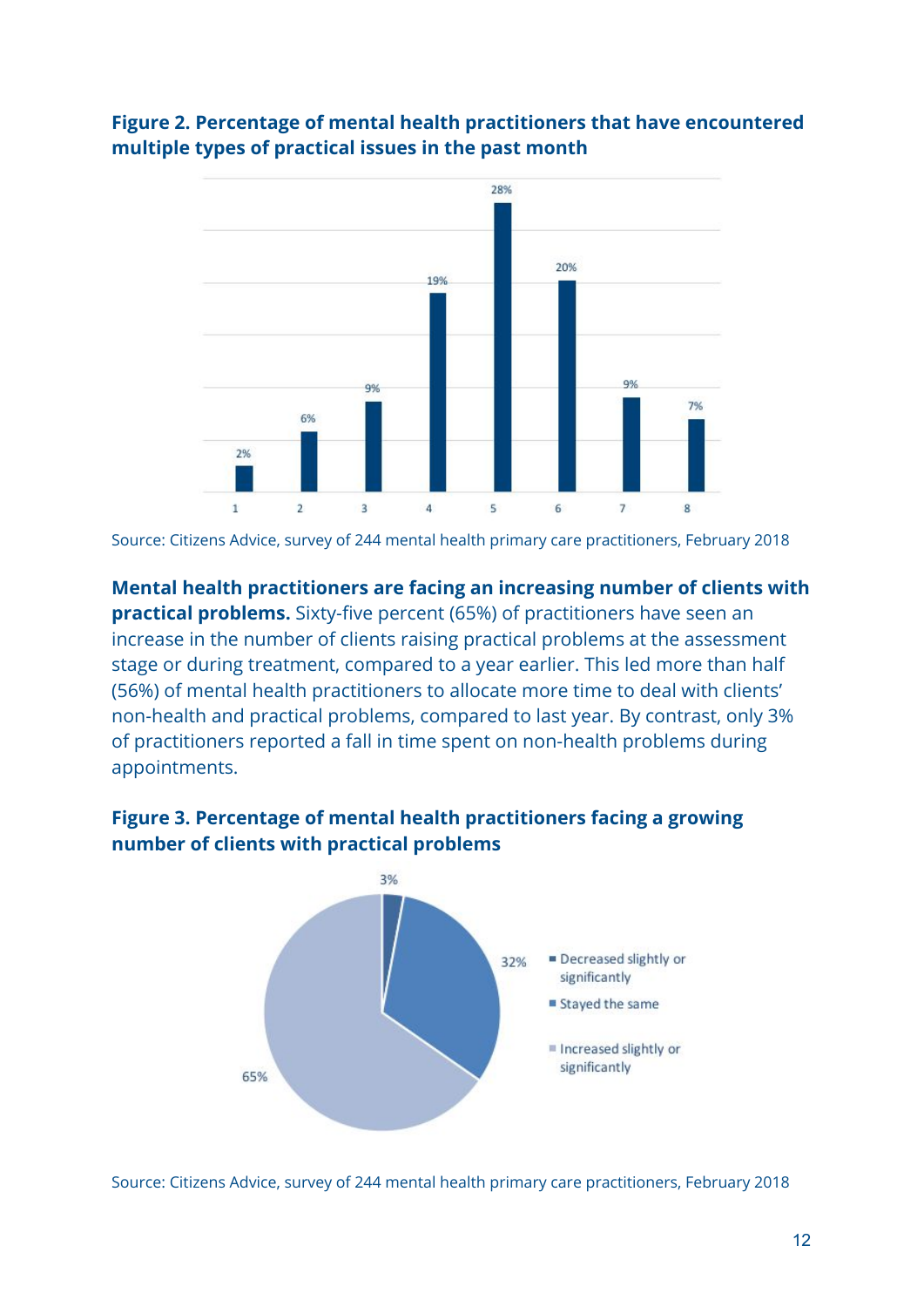## <span id="page-12-0"></span>**2. Impact of practical problems**

Mental health practitioners find that practical problems have a serious knock-on effect on clients' treatment and the health service. Practical problems can force clients to cancel or miss their appointments, and can diminish their ability to recover fully. This, in turn, is stressful for practitioners and costly for mental health services.

## <span id="page-12-1"></span>**Impact on clients**

**Practical problems can be significant triggers of stress and anxiety, and can lead to worsening mental health.** The extent of practical problems means that 84% of mental health practitioners see clients unable to manage their mental health as a result. Sixty percent (60%) find clients struggle to manage their physical health conditions too. Practitioners report that practical problems can sometimes be the main cause of a client's mental health deterioration, or can exacerbate feelings of isolation. For instance, having financial difficulties may prevent people from engaging in social activities.

When practical problems go unresolved, they can undermine mental health treatment. Practitioners report this happening at every stage of clients' treatment.



## **Practical problems affect clients' mental health treatment:**

**Practical problems make attending mental health appointments more difficult.** Nearly **9 in 10 (87%) practitioners** have had clients **fail to attend or cancel their appointments** because of practical problems. For example, this may happen if a client on a low income is unable to pay for travel costs to attend appointments. Or if a client has a welfare benefits appointment at the same time as a mental health session, they may prioritise resolving their practical problems. This increases the rate of client cancellations or missed mental health sessions, making the therapy less effective, based on practitioners' feedback.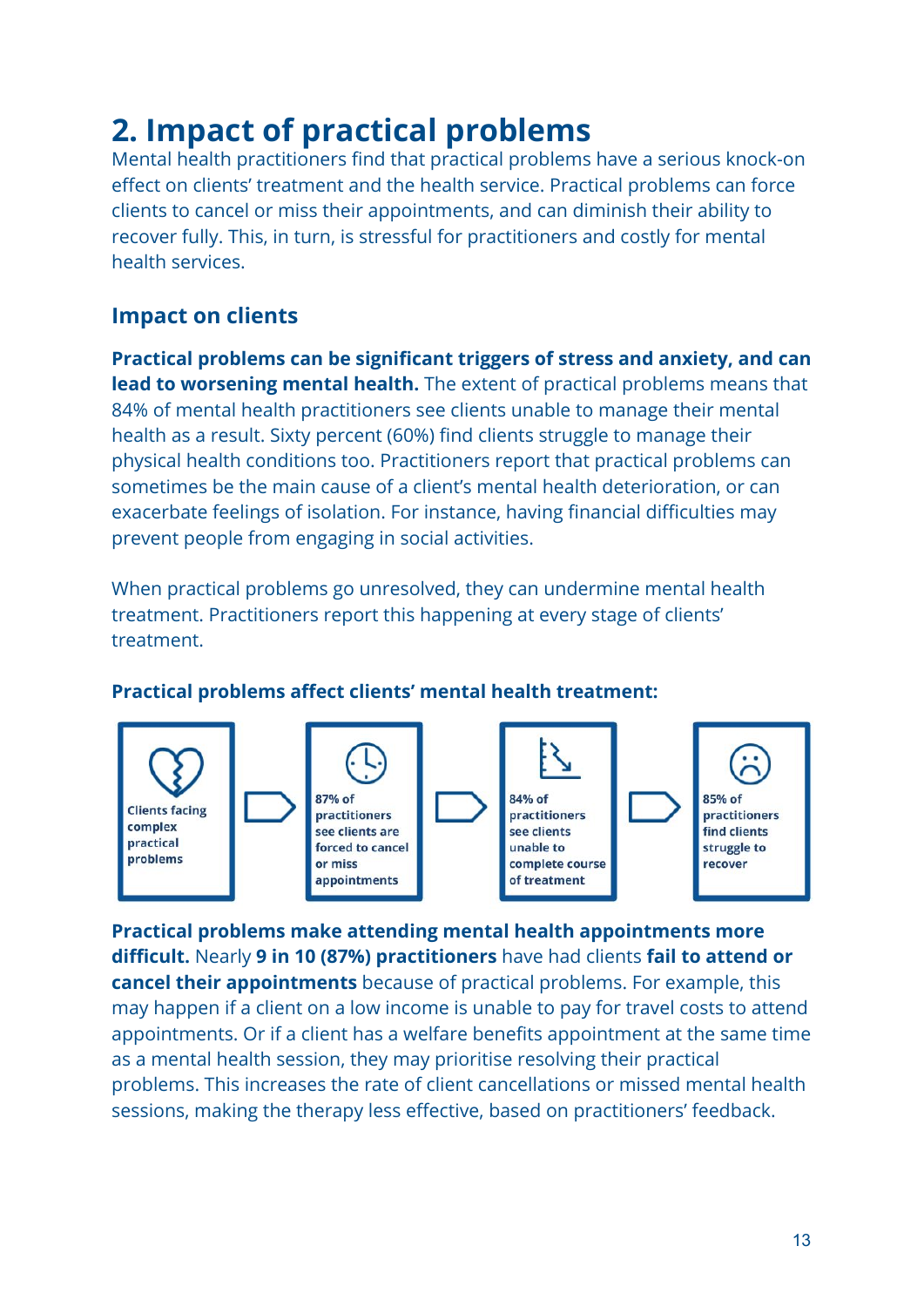As a result, **84% of practitioners** find that **clients struggle to complete the course of mental health treatment** because of practical problems.Many IAPT services try to help, but find clients unable to engage with therapy because of practical problems, missing their appointments. Inevitably, services have to operate a strict non-attendance policy. If a client misses 2 or 3 sessions, the service writes to the client with possible alternatives for re-scheduling appointments. However, if clients continue not to engage, they can be discharged from the service. Then they cannot access therapy again, until 3 months following the discharge date, during which time their mental health may deteriorate.

**Eighty-six percent (86%) of practitioners see firsthand that clients struggle to recover when their practical problems are unresolved.** Clients who are facing practical problems are less able to engage effectively with therapy or make use of coping strategies during treatment. For this reason, their mental health does not improve, and recovery rates are reduced.

Qualitativefeedback shows that **clients are sometimes referred to IAPT without support with their practical needs**, even when the client says their poor mental health is a result of these practical problems. In these cases, people's priority is to resolve their urgent practical problems. Many practitioners think that people's basic needs for shelter and food should be addressed first, prior to or alongside therapy. Without practical support, individuals can struggle to engage with and make best use of mental health therapy.

## <span id="page-13-0"></span>**Impact on practitioners and mental health services**

Mental health practitioners are seeing more individuals with practical problems, and allocating more time to support clients beyond their clinical role. This is an inefficient and costly use of mental health services and puts extra pressure on mental health practitioners.

**Practical problems make treating clients more difficult.** As many as 84% of practitioners said dealing with practical problems mean they have less time to focus on the person's mental health problems.This inefficient use of mental health sessions impacts on other clients too. More than 3 in 10 practitioners (31%) state that practical problems reduce time to treat other clients. This can be due to extensions to therapy and longer waiting lists.

**For example,** many IAPT services offer a fixed number of treatment sessions. When practitioners spend time trying to find out information on practical support, or what agencies to contact, they can be forced to extend therapy by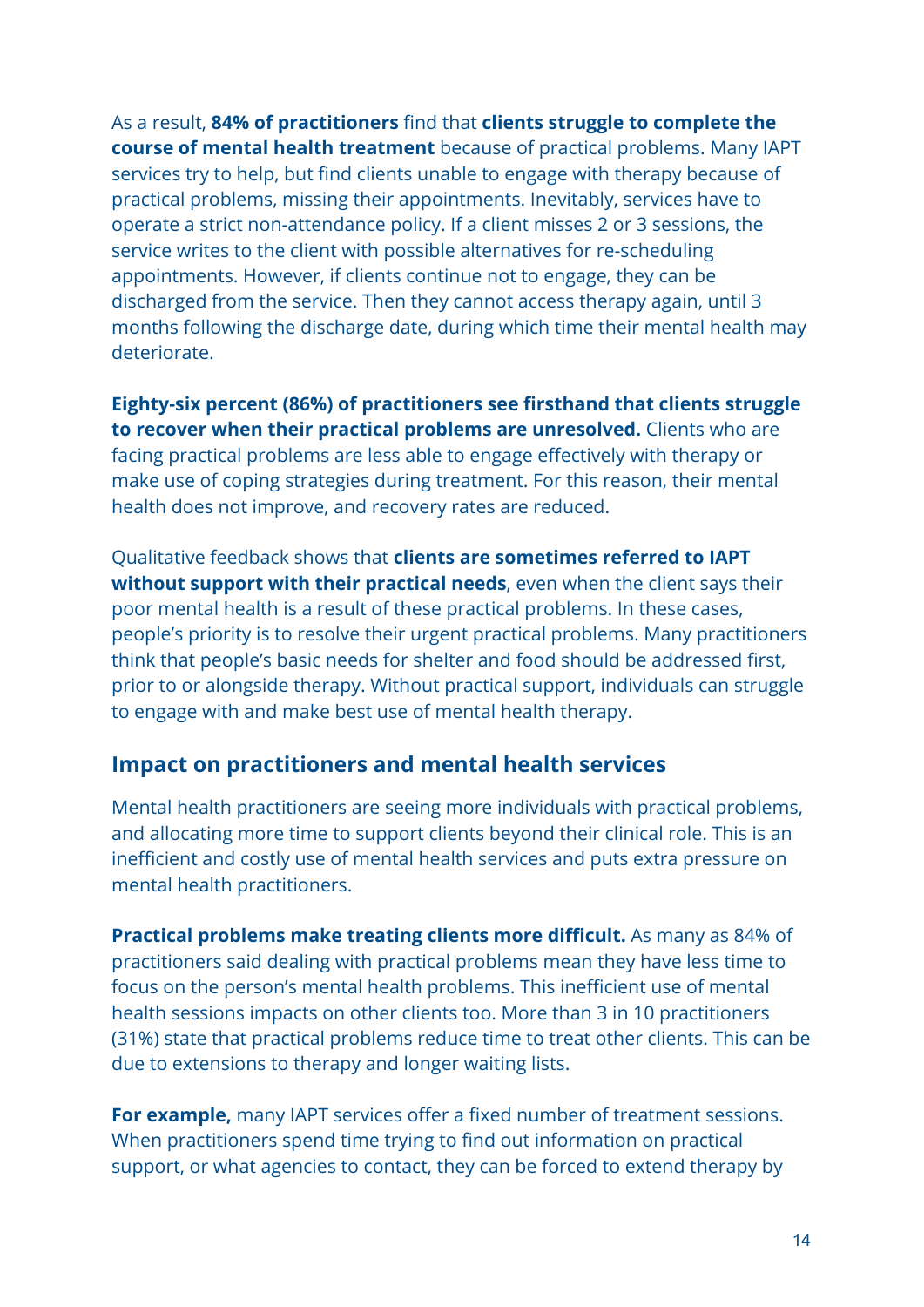further sessions. This translates into longer waiting times for new clients. Because of this, **29% of practitioners think that practical problems have direct costs for the NHS and mental health services.**



## **Case study: identifying practical problems should be prior to treatment, as part of the care pathway**

"I often see clients with desperate needs to resolve their practical problems. They are usually not ready for therapy. They need practical support first, but they may still need mental health support after. Then they have to wait to access therapy again*.*"

*-- Saya, Psychological Wellbeing Practitioner*

**More than half (53%) of practitioners find it stressful having to deal with practical problems**. Mental health practitioners know the value of managing clients' practical problems and how this can enable them to successfully recover. When clients' practical problems remain unresolved, they make it difficult for practitioners to meet service outcome targets, either for client recovery or mental health improvement. However, practitioners' feedback shows that they see rising expectations among clients that therapy will resolve their practical problems. Practitioners say that this has led them to work late or for unpaid hours to identify resources for practical problems.



#### **Case study: solving practical problems as part of therapy is unmanageable**

"I think IAPT services are increasingly asked to signpost and practical problem-solve. There is always a certain amount of this in therapy but it has become entirely unmanageable. Very often my entire assessment and subsequent intervention will be related to social [and] financial issues. That is not our role, can be stressful and is an expensive use of health care practitioners' time. Having a pathway to receive meaningful support must be put in place. Ideally access to a support worker who knows about benefits, housing, finance, debt and immigration would be hugely beneficial."

*-- Arianna, Cognitive Behavioural Therapy Practitioner*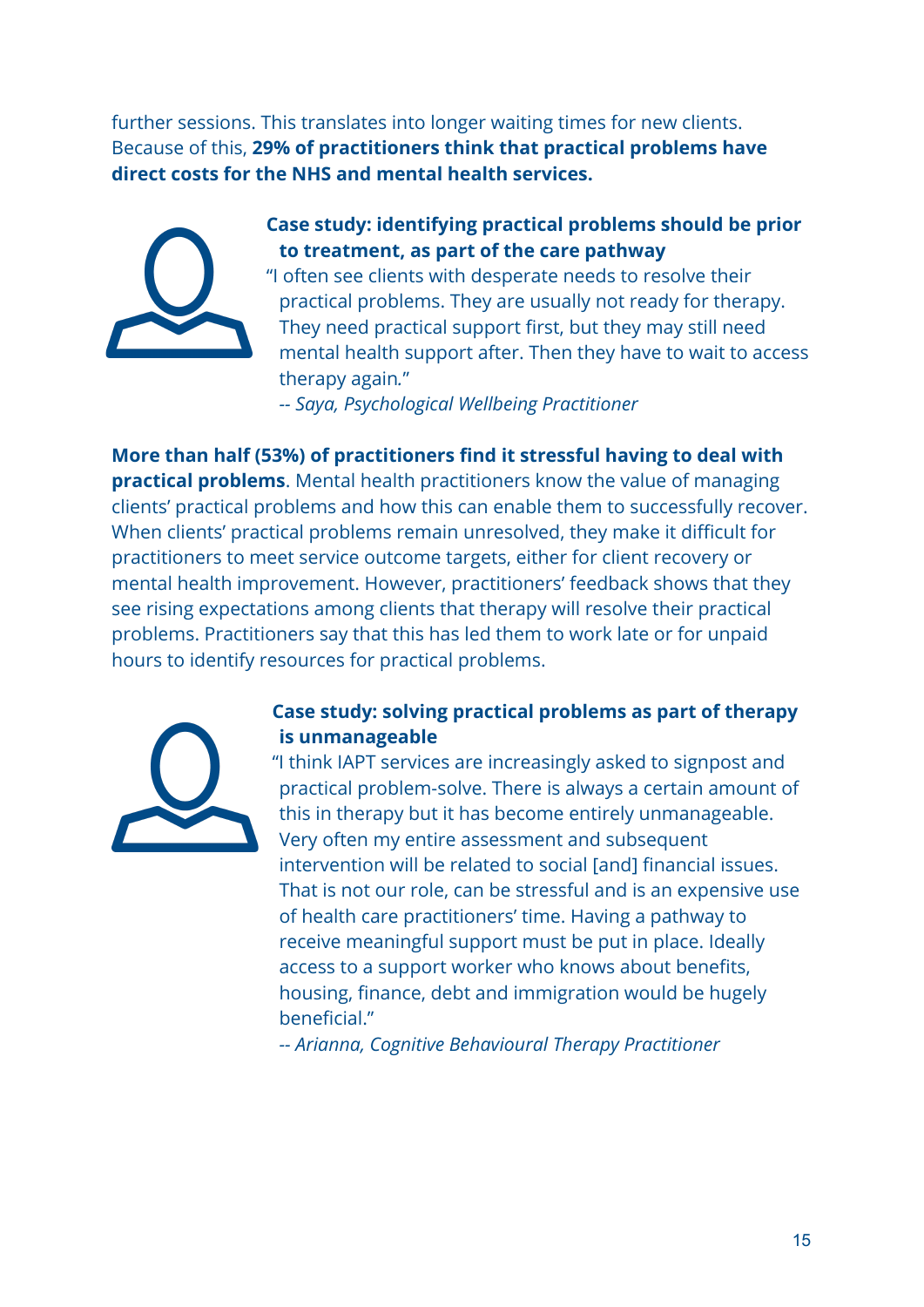## <span id="page-15-0"></span>**3. How mental health practitioners respond**

To help people with their practical problems, most mental health practitioners rely on signposting to external advice services. According to our survey, few have access to an integrated support function. With more urgent practical problems, practitioners face the challenge of stepping out of their clinical role to provide specialist practical advice and support.

## <span id="page-15-1"></span>**Mental health practitioners try to help with practical problems**

Sixty-nine percent (69%) of mental health practitioners think that their service's current process for dealing with clients' practical problems is 'somewhat' effective. This indicates that mental health services attempt to address practical problems, but they also acknowledge that there is room for improvement. Only 13% of practitioners describe their mental health service's approach to dealing with practical problems as very effective or well-designed for managing people's practical needs.

As these results suggest, most mental health practitioners attempt to address people's practical problems. Only **14% of practitioners say they are unable to assist with practical issues because it is not their area of expertise.** This indicates that most practitioners try to support clients, even in areas they are not knowledgeable about. However, **only 11% feel able to advise clients adequately by themselves**. Instead, the majority of practitioners rely on external agencies for support. This means having dedicated resources for practical support within mental health services is important, so that mental health practitioners aren't managing clients' practical problems alone.

## <span id="page-15-2"></span>**Most practitioners signpost to practical support**

Most mental health practitioners signpost their clients to practical support, such as a government agency or charity, when a problem is raised. A smaller number of mental health practitioners have formalised links to make referrals to support agencies. Sometimes these support agencies will be co-located within the health setting.

Signposting and referring are 2 different approaches that enable practitioners to link up clients directly or indirectly to other agencies. (See Figure 4).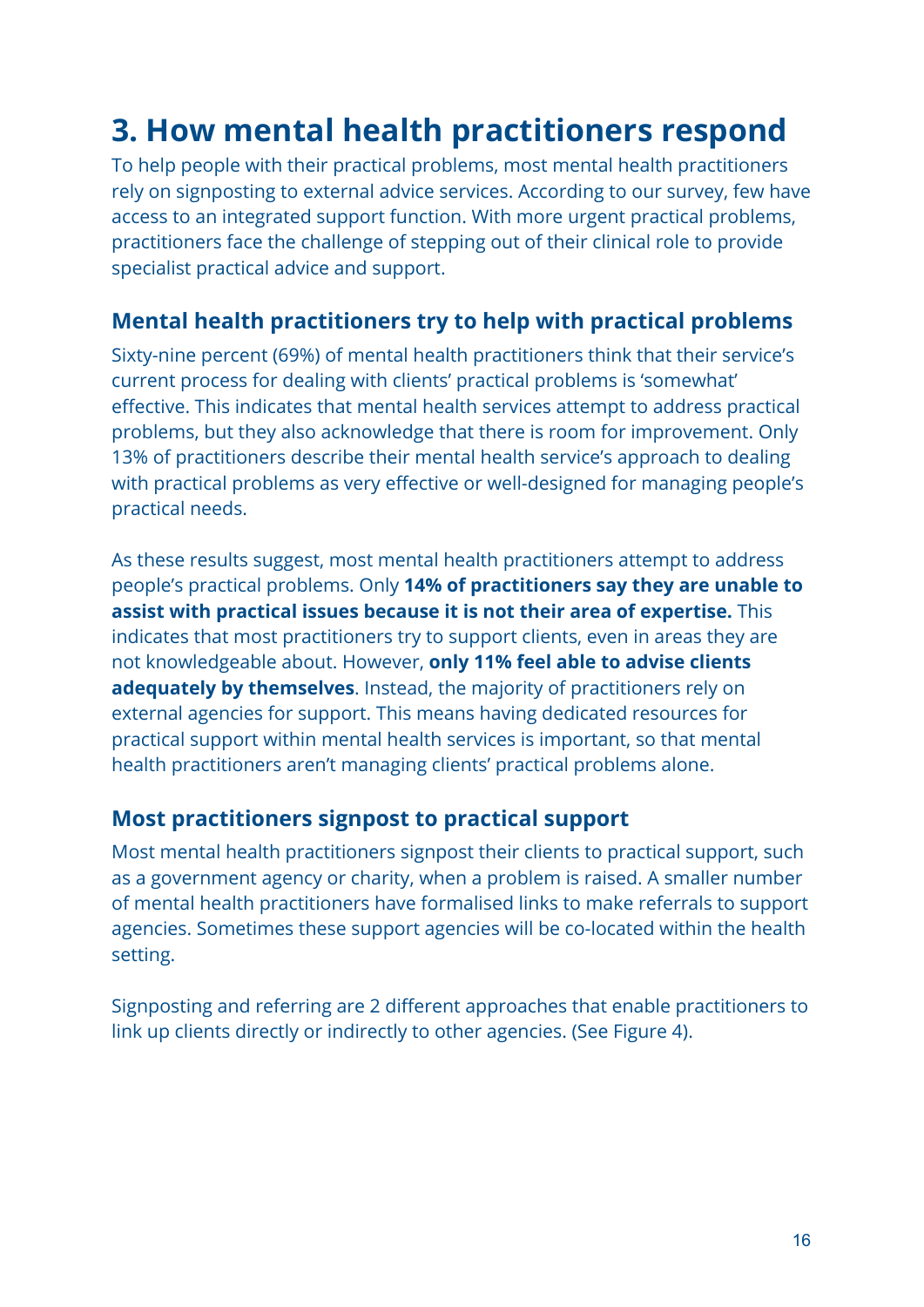

**With signposting**, practitioners provide contact details and general information on what agencies are available to support the client's practical needs. Practitioners often have to seek out the information themselves, which can be time-consuming, particularly where clients have multiple practical problems, such as leaving an abusive relationship, or needing legal advice on immigration. Signposting also requires the client to take an active role in seeking help from the agency to which they are signposted. This is difficult for some people with combined mental health needs and practical problems.



**With an established referral pathway** or an in-house support service, the practical support is arranged on a client's behalf. This could be the client receiving a call-back or a follow-up from the agency to which they were referred. This is much more accessible to clients and potentially increases service uptake. A co-located or in-house practical support service in a health setting also fosters closer working relationships between clinicians and agency advisors, including sharing of information to support a person's recovery.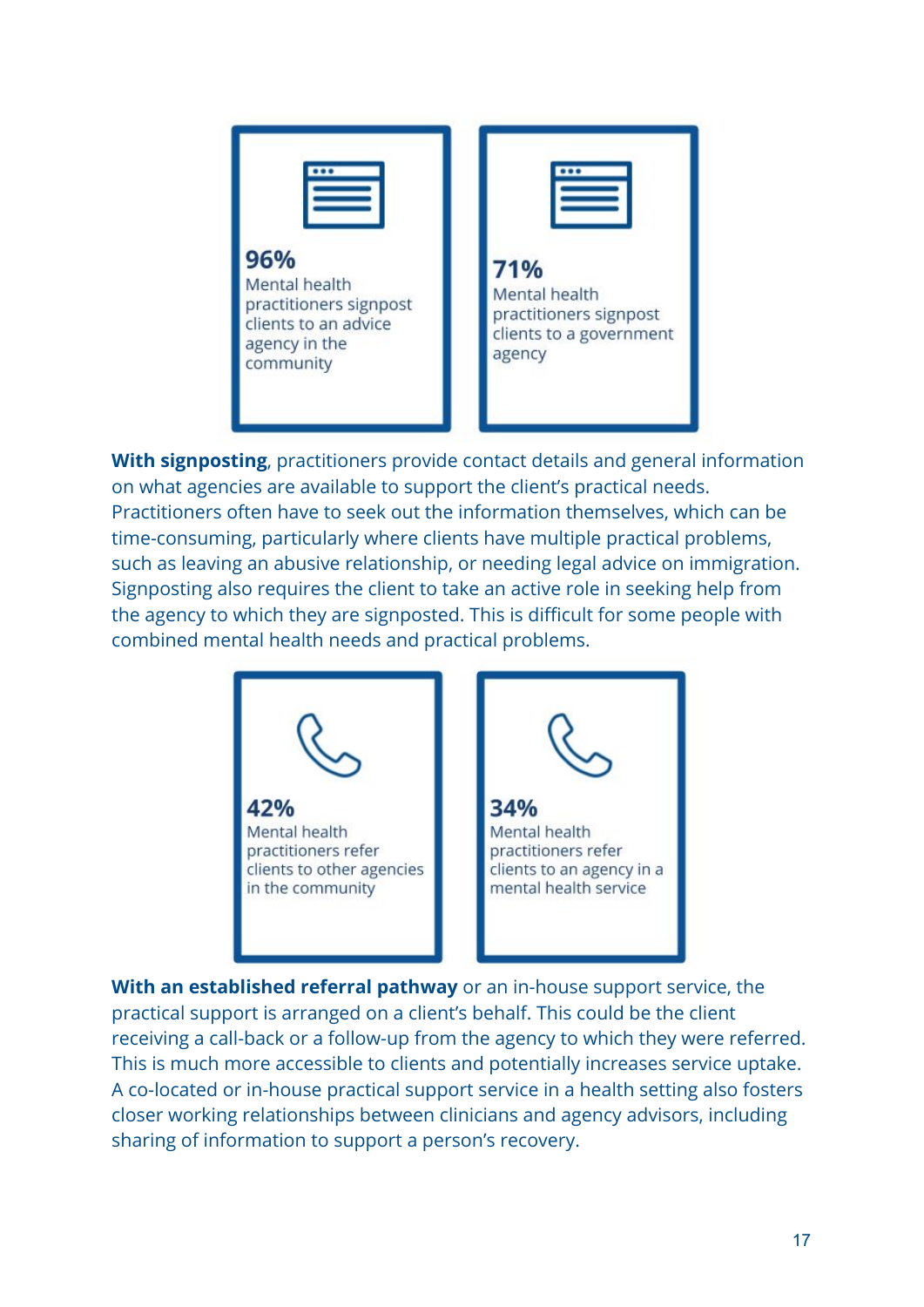



Our upcoming research, on integrated advice support, examines the experience of general practitioners who have an integrated advice service in their surgery, and those who do not. 75% of GPs who have a co-located practical support service in their practice reported a positive effect on clients' health and wellbeing, and 61% of GPs reported a positive effect on their ability to treat the client's clinical needs. $14$ 

One example of integrated practical support is in Liverpool, where advice is located in GPs and IAPT settings across the city.

<sup>&</sup>lt;sup>14</sup> Citizens Advice, Advice in Practice Report, 2018 (upcoming report)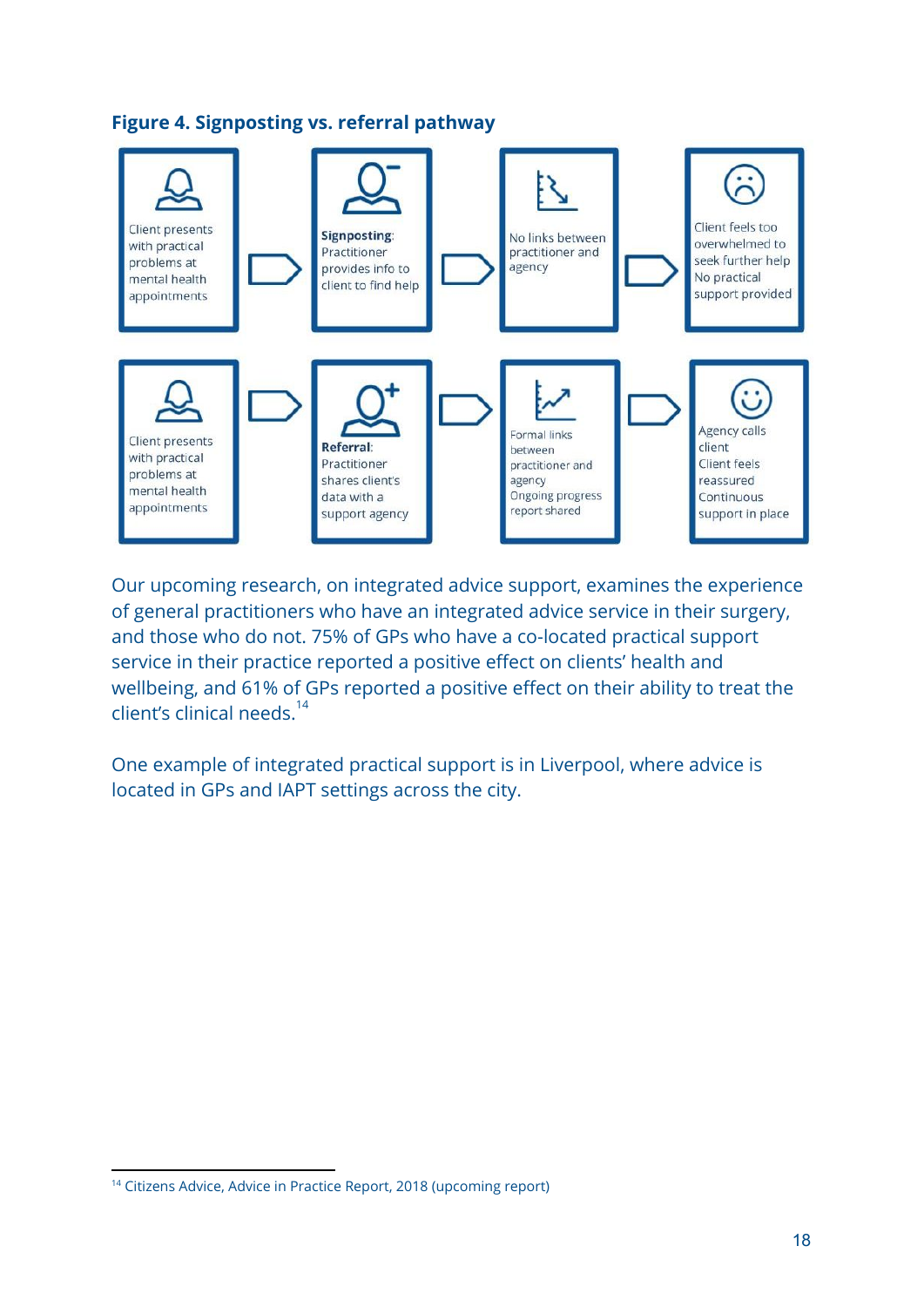## **Example: advice on Prescription service, Liverpool CCG and South Liverpool Citizens Advice**

| Stage 1: mental<br>health assessment            | Joseph has been referred to his local Talking<br>Therapies programme for anxiety and<br>depression                                                                                                                                                                                                                                                           |
|-------------------------------------------------|--------------------------------------------------------------------------------------------------------------------------------------------------------------------------------------------------------------------------------------------------------------------------------------------------------------------------------------------------------------|
| Stage 2: mental<br>health treatment             | While discussing his mental health problems<br>with his counsellor, Joseph mentions that he<br>has been having problems at work. His hours<br>have been reduced and he is finding it difficult<br>to make ends meet                                                                                                                                          |
| Stage 3: data<br>sharing and<br>progress report | The counsellor fills out an encrypted referral<br>form for the Advice on Prescription, an<br>integrated service in the health service site. The<br>counsellor shares data with the advisor. The<br>advisor calls Joseph back, arranging an<br>appointment in his local surgery. There is<br>ongoing progress report shared between<br>counsellor and advisor |
| Stage 4: practical<br>needs assessment          | At the appointment, Meg, the agency advisor,<br>finds Joseph is not claiming all of his benefit<br>entitlements, so helps him complete the<br>paperwork to correct this                                                                                                                                                                                      |
| Stage 5: support<br>options                     | Meg also helps Joseph compare energy tariffs<br>to find the best deal available to him. She<br>checks for extra support that the supplier can<br>offer, because of his mental health needs                                                                                                                                                                   |
| Stage 6: support<br>provided and<br>received    | Joseph feels less worried about his money<br>problems, which has made his treatment more<br>effective. The extra income also makes it easier<br>for Joseph to socialise and pay the bus fare to<br>attend counselling                                                                                                                                        |

## <span id="page-18-0"></span>**Complex situations require an immediate response**

## **Some practical problems force mental health practitioners to act as**

**advisors**. Practitioners feel that supporting their clients with housing, benefits or other practical problems is not their area of expertise. However, they sometimes find themselves having to deal with people's practical problems when it is urgent or complex, for example, a person at risk of being made homeless.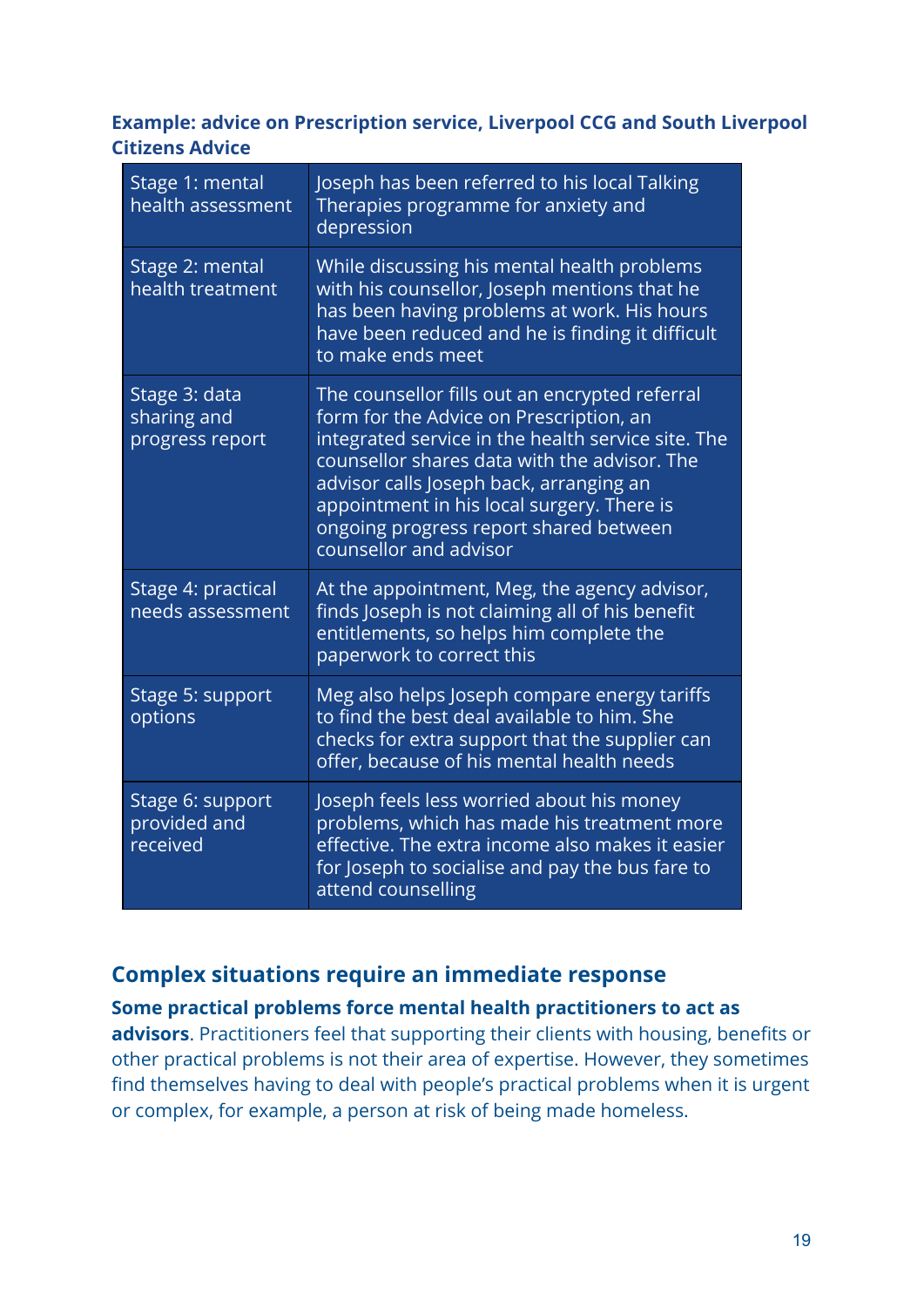#### **Case study: integrated support in the care pathway is effective**

"I recently had a young mother who had recently left an abusive relationship. Aside from her children, the main thing that kept her going was her job working in a local cafe. She came in when she started struggling with depression after she got made redundant. She managed to find another job within a week, but struggled to make ends meet between starting her new position, as she had no income between jobs. Coming in, [I] realised [that] she was unable to buy food. [I was] able to make an approved referral to the local food bank. This really helped alleviate her worry, solved her most immediate problem, and stopped her dropping out of treatment." *-- Sally, Psychological Wellbeing Practitioner*

## **Practitioners carry out the following tasks to support clients' practical problems, either on a frequent or occasional basis:**



**Where signposting has proven ineffective, some practitioners feel they need to step in.** While it is not part of their clinical role, many mental health practitioners carry out practical tasks on a frequent or occasional basis, when the need arises. Some tasks are basic, but still time-consuming, such as writing a support letter for an employer. Other tasks require practical skills or expertise, such as helping clients with budgeting and debt management, or negotiating with utility providers.

Sometimes mental health practitioners find it essential to provide practical support in order to offer reassurance to individuals and to manage urgent practical problems. **On rare occasions** in the past month, **30% of practitioners** have gone out of their way and **contacted public services or agencies** on their client's behalf, while **3% contacted creditors** or **utility suppliers** on behalf of clients.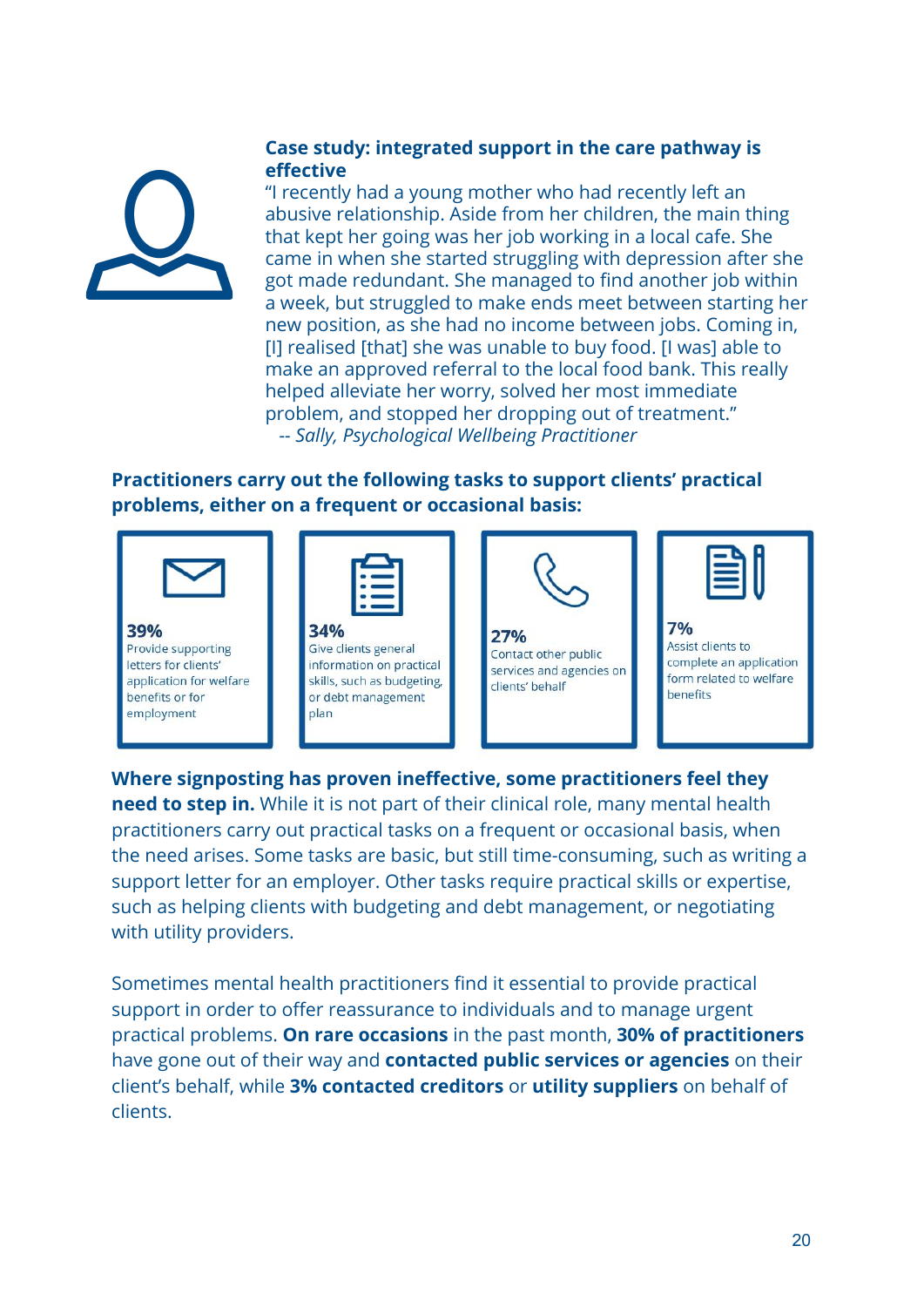## **Case Study: practitioner takes on a practical support advisor's role in urgent situations**

"I've been seeing a lady who has been in a very bad place. She has had serious physical health problems for a long time, and has severe depression. She was accused of benefits fraud for which she needed legal assistance. She has been too distraught for therapy for it to be of any use. At one point, [she] felt suicidal. Instead, I've been trying to help her get some legal advice. I've contacted [a local agency] on different occasions who have assured a call back within a set period but it's not happened so instead I've tried searching myself. I ended up contacting our local law centre on behalf of the client. This is time-sensitive though, and quite urgent.

I often see people in crisis situations and the need for the right help feels more urgent. I need to have more information, and there needs to be more awareness around what is actually out there." *-- Sukhi, an IAPT High Intensity Therapist*

**Practitioners find practical support complements mental health care.** Our research outlines that practitioners tend to try to deal with practical problems themselves. However, they often do not know who to call or where to signpost clients. To deal with clients' practical problems more effectively, mental health practitioners highlight the following improvements:

- To coordinate support between mental health services and practical support agencies, by establishing a referral pathway.
- To have a single point of contact to identify clients with practical needs. This should have a clear pathway and easy access to practical support, including in-house support, in order to reduce administrative time spent in identifying suitable resources in the community.
- To have dedicated resources, without long waiting times, for responding to practical needs, such as a hotline that is available for mental health practitioners to access if they have a client with urgent needs or in crisis situations.
- To have a dedicated resource to provide information for various practical issues, such as legal assistance, money and debt, or housing. Practitioners sometimes find it unclear what support agencies are able to provide.

**Practical support should be integrated in clinical treatment.** Mental health practitioners are not trained to provide practical support and cannot be expected to manage complex practical problems. Spending clinical time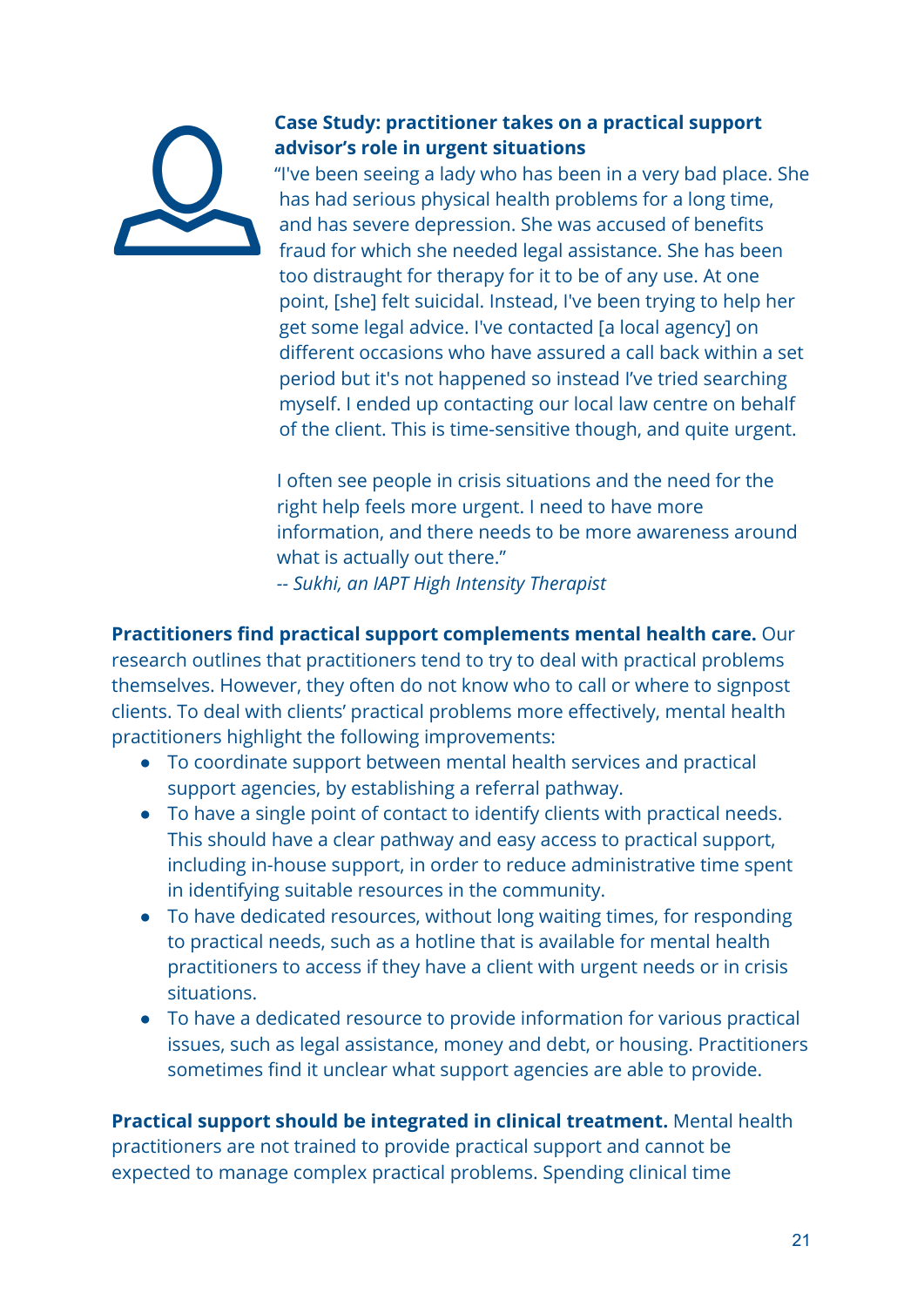searching for a food bank or providing budgeting advice is an ineffective way of managing clients' practical problems. Expert advisors are better positioned to resolve these issues and help people find specialist support. Practical support should be an extension of mental health treatment, and can offer continuous help, beyond clinical services.

**Practitioners' feedback reinforces the findings from trialling employment advice in mental health settings.** The report, reviewing the employment advice pilot, emphasises that service integration enables a better flow of referrals from IAPT to the employment service, and better communication between the two services.<sup>15</sup> Having integrated support in mental health services would help people access practical advice and feel confident about addressing their problems. It would also help practitioners use their clinical time more efficiently.

<sup>&</sup>lt;sup>15</sup> [Research Summary](https://assets.publishing.service.gov.uk/government/uploads/system/uploads/attachment_data/file/221217/826summ.pdf): Evaluation of Employment Advisers in the Improving Access to Psychological Therapies programme, 2013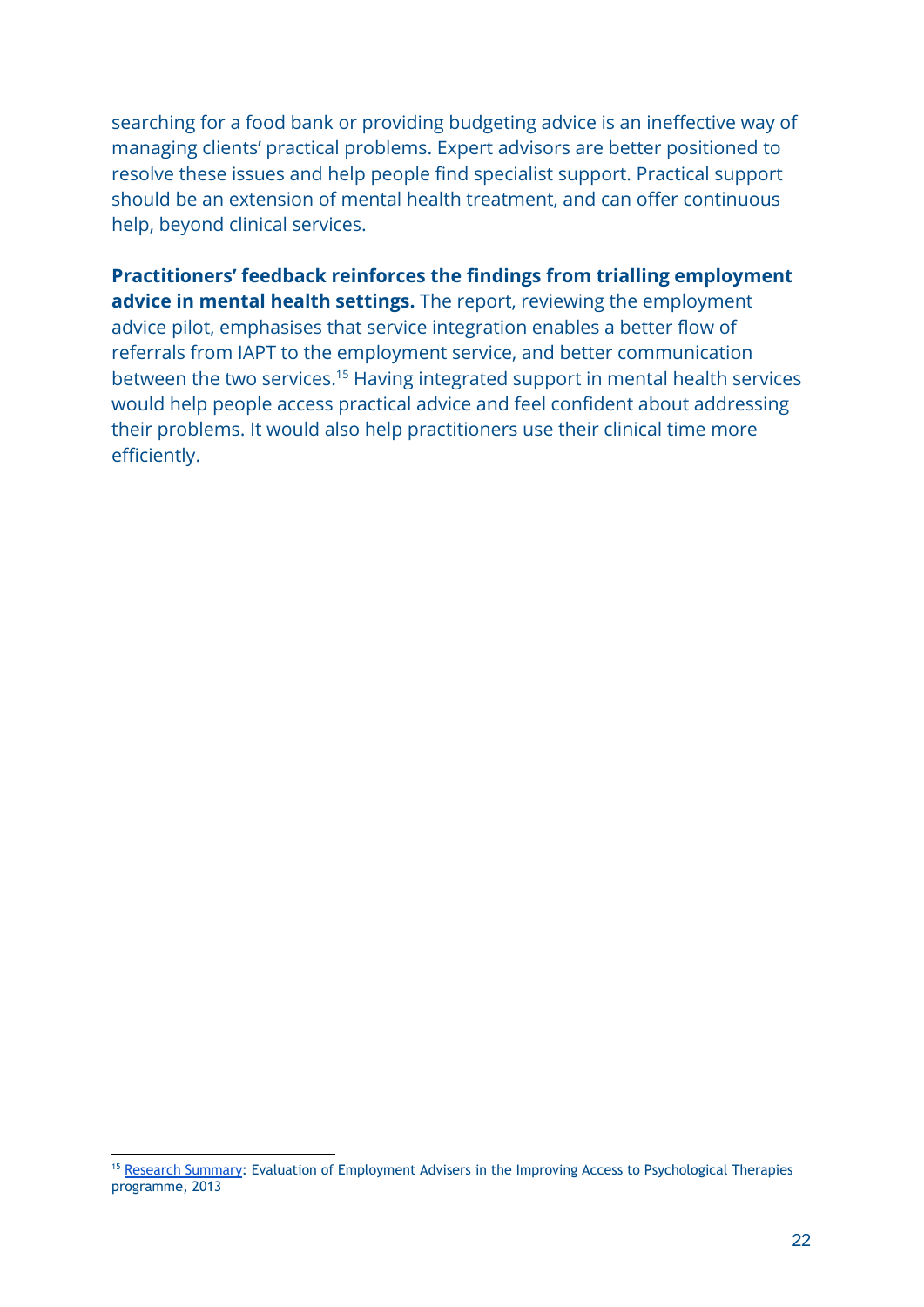# <span id="page-22-0"></span>**Conclusion**

The growing number of clients raising practical problems within mental health services presents a challenge to the government and to commissioners of health services. Mental health services do not usually have the expertise to provide specialist support with practical problems. Mental health practitioners find that this undermines mental health treatment, resulting in people's missing appointments and failing to complete their course of treatment. This can lead clients' mental health to deteriorate, being less able to make use of coping strategies during treatment, and ultimately less likely to recover from their mental health problems.

The government, and all NHS local and regional commissioners, should take into consideration the practical needs of their clients, and integrate practical support in mental health settings.

## **Recommendations**

### **At a national level**

**1. NHS England should expand the integrated care pathway to include practical support, and test a range of models for screening practical needs as part of the referral pathway to IAPT and the wider mental health services.** This should complement existing employment pilots, and so identify clients' wider practical problems at an early stage.The screening should be made available at the point of GP referral or self-referral to IAPT and other mental health services, so practical problems are addressed early.

**2. The government should fund a pilot for integrated practical support in primary mental healthcare settings, including IAPT services (Improving Access to Psychological Therapies).** For mental health treatment to be effective and recovery rates to improve, the government must address the practical issues affecting mental health. IAPT services see the majority of people with common mental health problems, and therefore, the government should invest resources here. Integrating practical support in IAPT services can ensure closer working relationships between mental health practitioners and support agencies, making better use of mental health services, and improving recovery rates.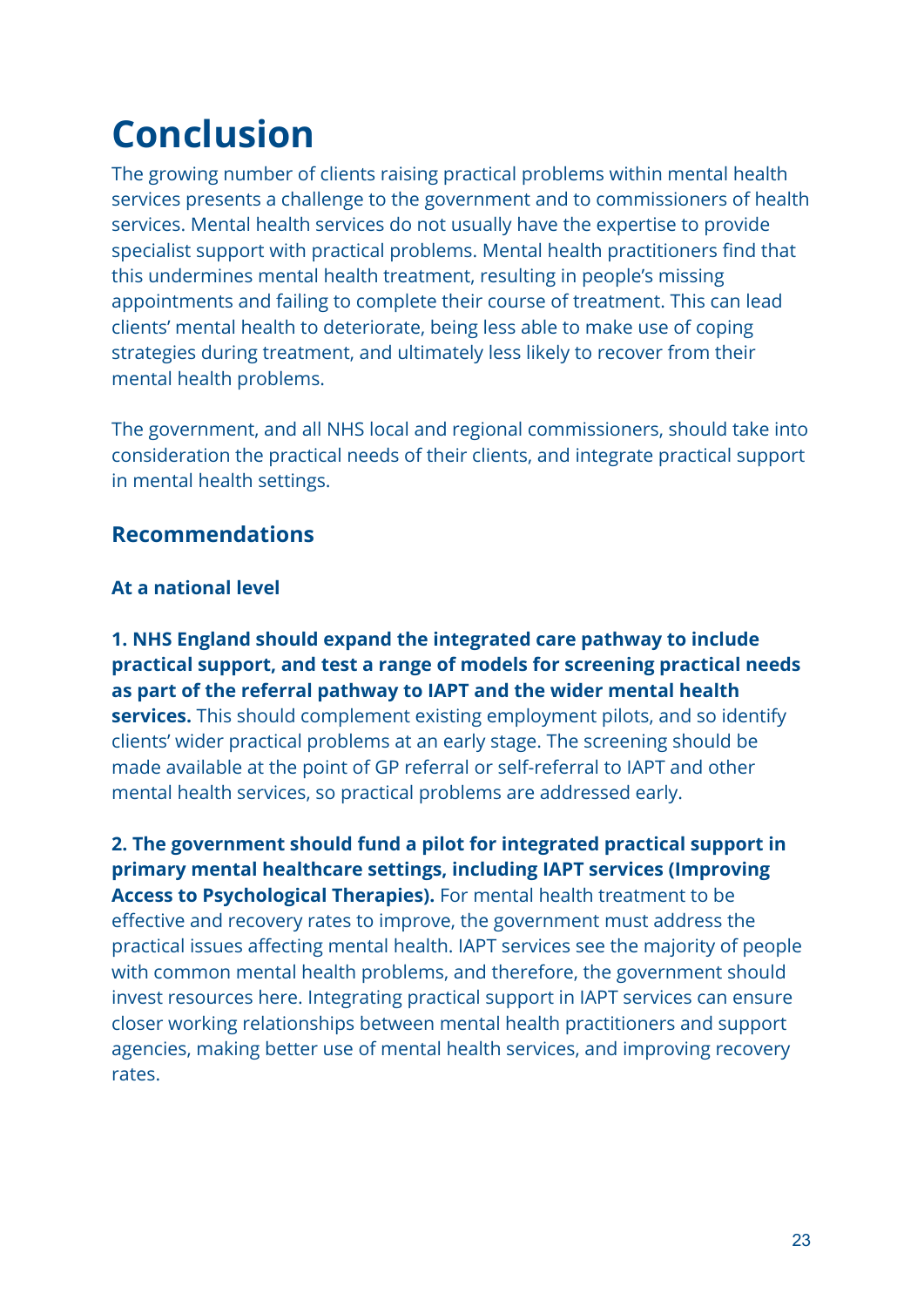## **At a local level**

## **3. Clinical Commissioning Groups should provide funding to improve clinical approaches to practical problems, that is, to fund integrated practical support in mental health services**

Rising levels of practical problems, and increased clinical time spent addressing them, is costly and inefficient for mental health services. Funding integrated advice has benefits for practitioners and practices as well as clients. Commissioners should ensure that practical support is part of the mental health and primary care pathway. The practical support should be included as part of the service specifications, or service outputs for mental health services. Resources may include a hotline to advise mental health practitioners, or face-to-face briefing sessions delivered by practical support advisors.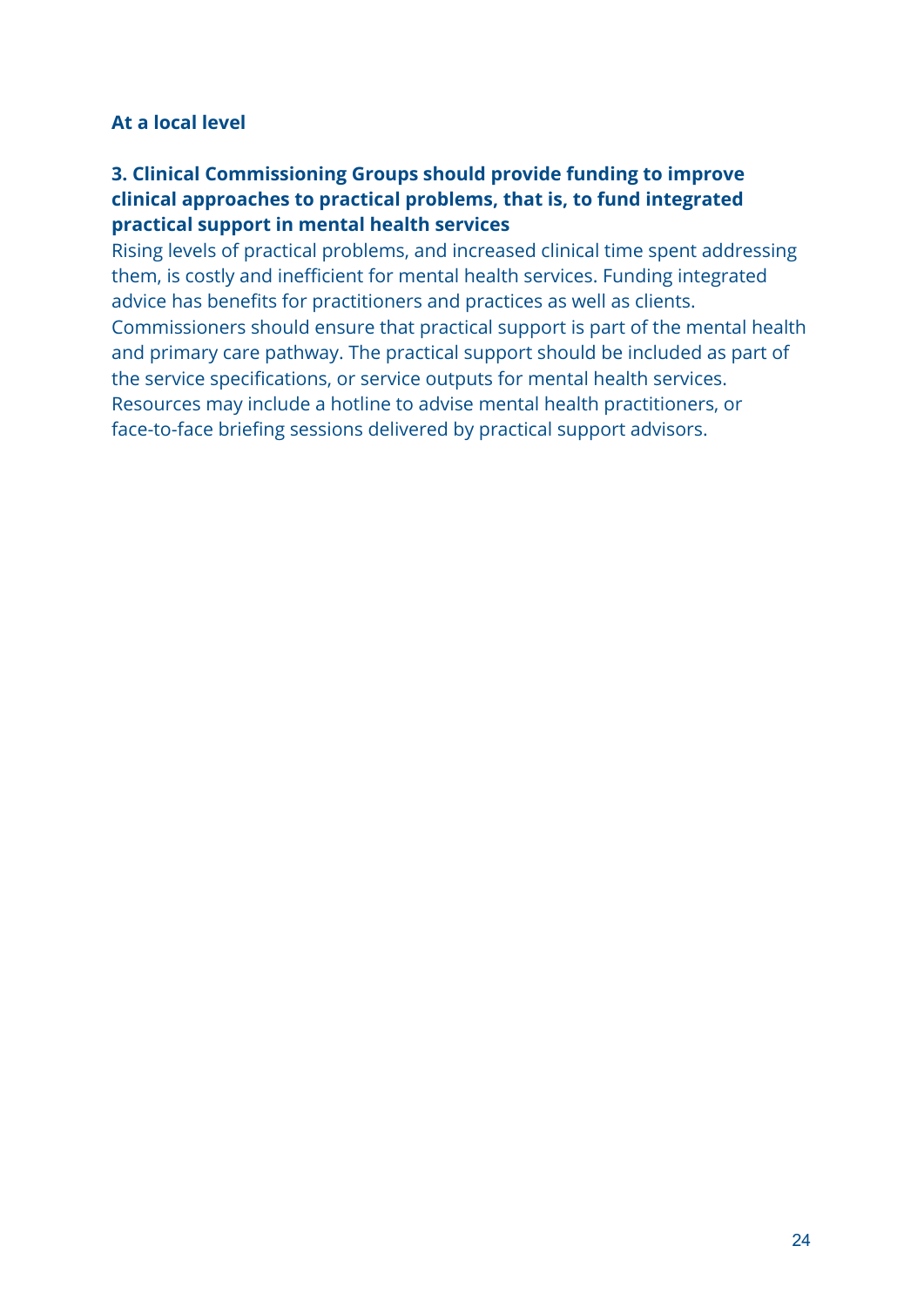# <span id="page-24-0"></span>**Appendix**

## **Improving Access to Psychological Therapies ([IAPT\)](https://www.england.nhs.uk/wp-content/uploads/2015/02/iapt-wait-times-guid.pdf):**

IAPT is a stepped care model of mental health treatment to enable adults deal with mild or moderate anxiety or depression. Clients move up or down the model based on their needs. It was launched in 2008. More than 900,000 people access IAPT every year. The following treatments are offered on IAPT, but vary based on local provision (list not exclusive):

- Guided self-help including workshops and online resources
- Low-intensity treatment including Cognitive Behavioural Therapy (CBT), usually  $6-12$  sessions<sup>16</sup>
- High-intensity treatment, usually up to 20 sessions<sup>17</sup>
- Group therapy
- Couples Counselling for Depression therapy

<sup>&</sup>lt;sup>16</sup> Average number of sessions provided is 7. Some services offer 6-8 sessions or 8-12 sessions. See an example from [Dudley and Walsall](http://www.dwmh.nhs.uk/wp-content/uploads/2015/03/PP02-Psychological-Therapies-in-primary-care.pdf), [North Essex](https://www.northessexiapt.nhs.uk/mid-essex/support/cognitive-behavioural-therapy-cbt), [SLAM](https://slam-iapt.nhs.uk/lambeth/treatment-types/online-therapy/)

<sup>&</sup>lt;sup>17</sup> See an example from **Dudley and Walsall**